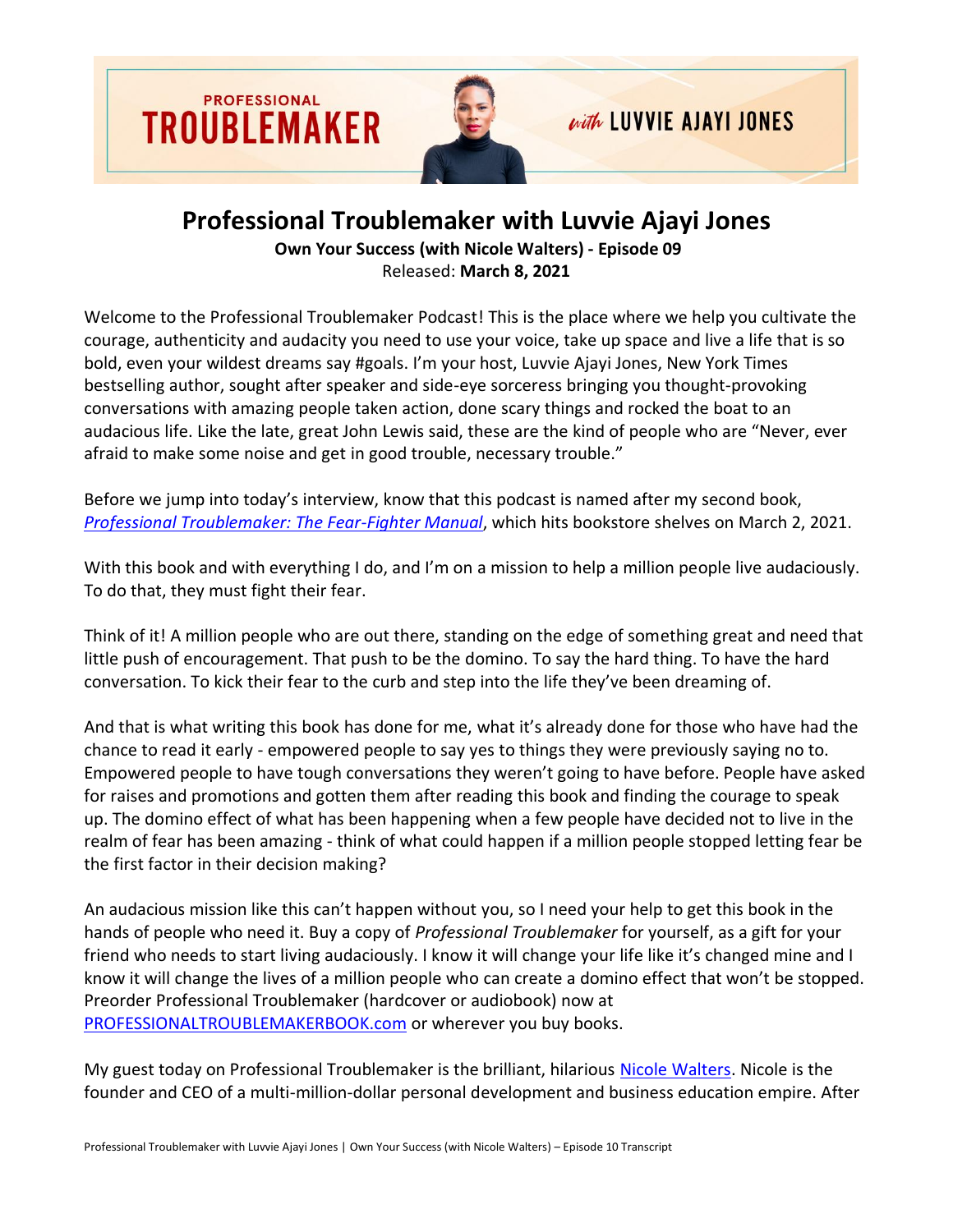quitting her corporate job on livestream in front of 10,000 people Nicole uses all the skills and knowledge she learned in the corporate world and specializes in business development training and strategic coaching for emerging entrepreneurs and established business owners. She works with everyone from stay-at-home parents to small business owners, and her transformative resources help everyday entrepreneurs build a legacy they will be proud of.

I knew I was going to love this conversation, because I love Nicole, but listen…you are going to completely fall out with the gems this woman is blessing us with in this episode. Just effortless gems dropping all around. You see her out here running her business and on her new show on USA Networks, but in this episode she shared some amazing stories I'd never heard from her before. How she's been this professional, gifted entrepreneur from the time she was small, how she strategically mapped out her corporate career before quitting her job to step into her real purpose as the CEO and Founder of [Inherit Learning Company.](https://inheritlearningcompany.com/) And I cannot wait for you to hear the story she dropped on me about her experience during [#ShareTheMicNow](https://www.instagram.com/sharethemicnow/). It's too good. Let's get into this.

## Conversation with Nicole Walters

| LUVVIE        | Nicole Walters, welcome to Professional Troublemaker.                                                                                                                                                                                  |
|---------------|----------------------------------------------------------------------------------------------------------------------------------------------------------------------------------------------------------------------------------------|
| <b>NICOLE</b> | Thank you for having me, Luvvie, I'm very excited to be here.                                                                                                                                                                          |
| LUVVIE        | You all, I just want to let you know that Nicole showed up for this interview looking like God's<br>anointing, okay? Looking like just a stone-cold fox. In fact, she's putting me to shame right now,<br>just so you people know.     |
| <b>NICOLE</b> | Hey, I do what I can. I exfoliated, I did my eyebrows. Pandemic, no pandemic, do what is the<br>Lord's will.                                                                                                                           |
| LUVVIE        | You see foolishness. You see foolishness.                                                                                                                                                                                              |
| <b>NICOLE</b> | Right out the gate.                                                                                                                                                                                                                    |
| LUVVIE        | Out the gate. We can't help ourselves. We cannot help ourselves. [crosstalk 00:03:16] so tell me,<br>what did you want to be when you were growing up?                                                                                 |
| <b>NICOLE</b> | Oh my goodness, I only had two choices, my parents are Ghanaian Or even three, doctor,<br>lawyer, or engineer. [crosstalk 00:03:26].                                                                                                   |
| LUVVIE        | Of course.                                                                                                                                                                                                                             |
| <b>NICOLE</b> | And if I talk to them today from Ghana, they're like, "There's still time, you can have more<br>children even, you're still young. Medical school, it's four years, you can do this one still." "Oh,<br>really mom? Really?" So, yeah. |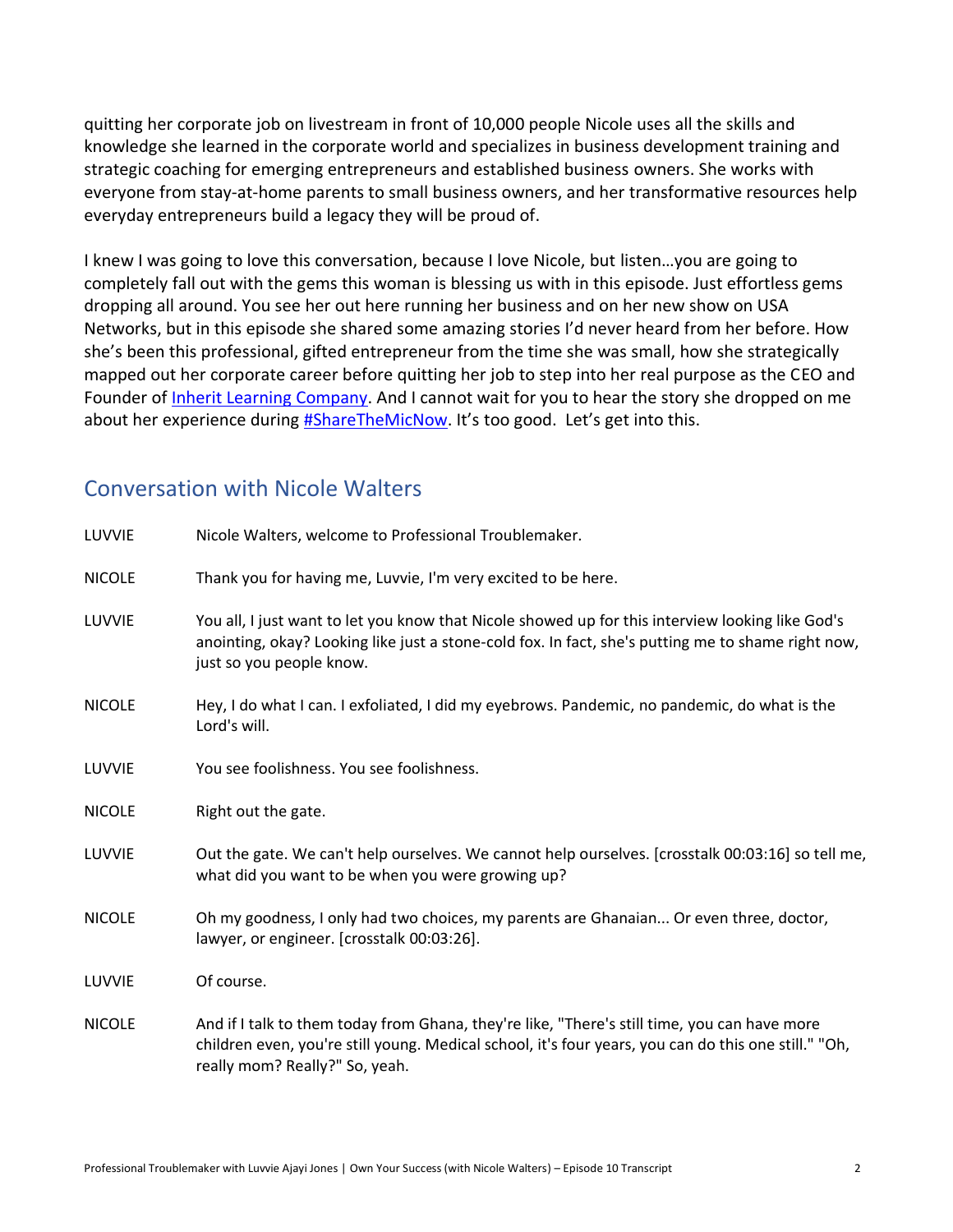| LUVVIE        | That tracks. Honestly, that tracks. This is a podcast full of failed doctors, I'm just letting you<br>know right now. I have so many guests who've been on this podcast who were like, "Yeah, no, I<br>was supposed to be a doctor." I am glad it didn't work out for us like that.                                                                                                                                                                                                                                     |
|---------------|-------------------------------------------------------------------------------------------------------------------------------------------------------------------------------------------------------------------------------------------------------------------------------------------------------------------------------------------------------------------------------------------------------------------------------------------------------------------------------------------------------------------------|
| <b>NICOLE</b> | Me too. Well, what's funny is, if you have those type of parents, if you're not around though, ask<br>my mom, all over Ghana, small little village living there, "My daughter knows Oprah, but<br>sometimes she doesn't have time for her. She can't always call her, she can't always be around<br>her, but she's also her, she's also Oprah." I'm like, "Mom, that's not really the narrative." But it's<br>whatever. That's African parents, they brag on you, but to your face, they're like, "One more."           |
| LUVVIE        | Secret pride. They're only proud of you in secret. You find out by accident that they're proud of<br>you-                                                                                                                                                                                                                                                                                                                                                                                                               |
| <b>NICOLE</b> | Always.                                                                                                                                                                                                                                                                                                                                                                                                                                                                                                                 |
| LUVVIE        | and you're like, "Wow, thank you for you telling me that they're proud, because I usually ain't<br>hear that."                                                                                                                                                                                                                                                                                                                                                                                                          |
| <b>NICOLE</b> | It's like, that's why we have therapists. Amen.                                                                                                                                                                                                                                                                                                                                                                                                                                                                         |
| LUVVIE        | Amen. Thank God for them.                                                                                                                                                                                                                                                                                                                                                                                                                                                                                               |
| <b>NICOLE</b> | Amen. Thank God for therapy.                                                                                                                                                                                                                                                                                                                                                                                                                                                                                            |
| LUVVIE        | Okay? To unpack all of this. So, what was little Nicole like? Five year old, six year old Nicole,<br>what were you like?                                                                                                                                                                                                                                                                                                                                                                                                |
| <b>NICOLE</b> | Oh my gosh, probably just as annoying, precocious. I was the one who was on the playground<br>saying, "Guys, let's form a trash bag brigade. All right. So, everyone bring trash bags from home,<br>and we're going to take care of the planet, we're going to help out." But of course, I wasn't<br>picking up the trash, I was delegating, always the leader, always the leader, but I got it<br>coordinated. So, that was me when I was little. And I like to get paid, ever since I was little. I love<br>the coin. |
| LUVVIE        | Wait, how?                                                                                                                                                                                                                                                                                                                                                                                                                                                                                                              |
| <b>NICOLE</b> | Oh my gosh, in every turn, I was always trying to negotiate. So, I was like, "Oh, I'd love to do<br>that, but I could also do this if you wanted to throw down a little bit of cash." That was me,<br>always negotiating.                                                                                                                                                                                                                                                                                               |
| LUVVIE        | What?                                                                                                                                                                                                                                                                                                                                                                                                                                                                                                                   |
| <b>NICOLE</b> | Mm-hmm (affirmative) Absolutely. Even when I would go to the market for my parents, where<br>they'd be like, "Here's some money, go to the market," I'd come back with their change, I'd<br>show them their change, and I would say, "I'll take this as a down payment. I'll give you this, but<br>let me keep the coins." Little by little.                                                                                                                                                                            |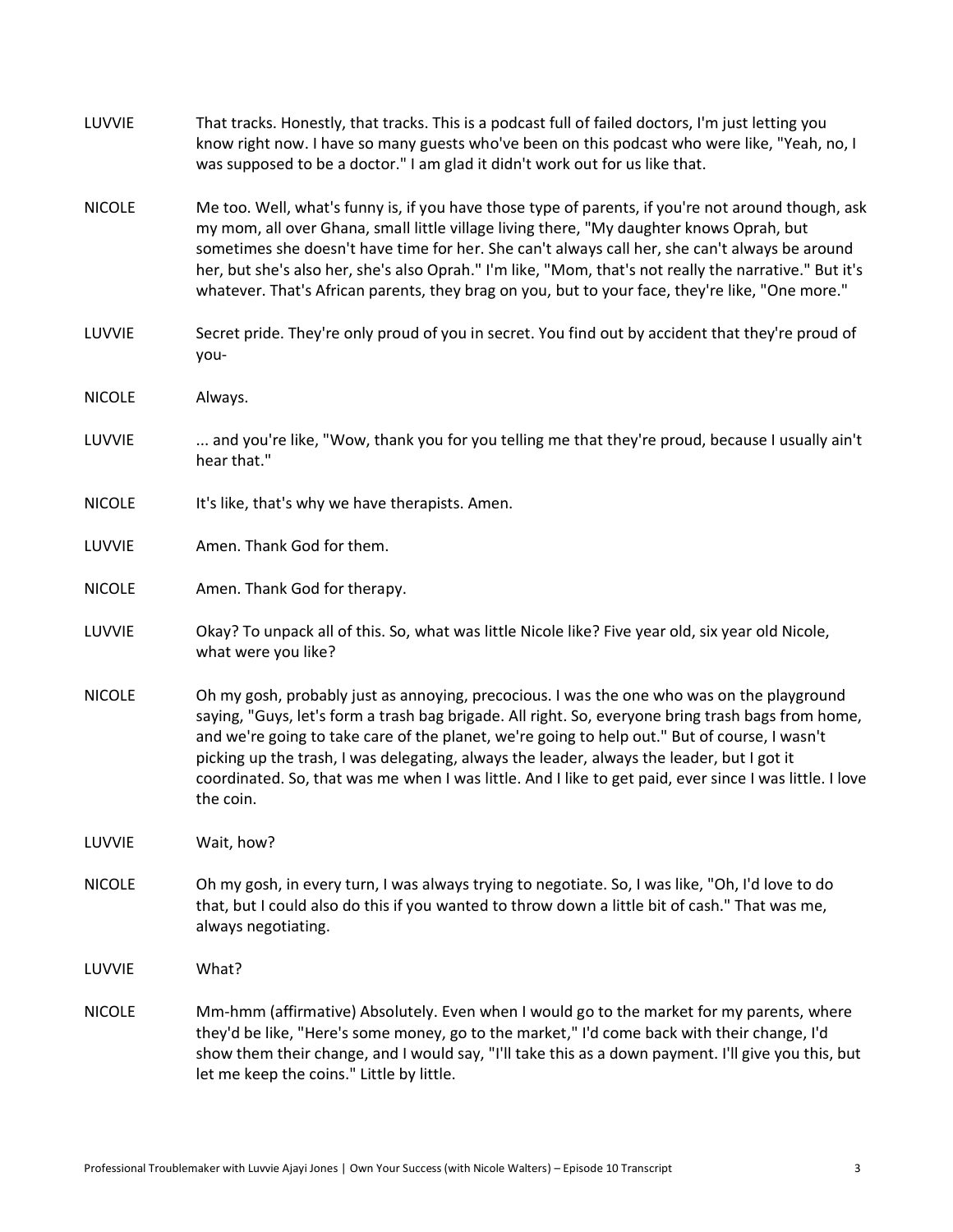| LUVVIE        | What?                                                                                                                                                                                                                                                                                                                                                                                                                                                                                                                                                          |
|---------------|----------------------------------------------------------------------------------------------------------------------------------------------------------------------------------------------------------------------------------------------------------------------------------------------------------------------------------------------------------------------------------------------------------------------------------------------------------------------------------------------------------------------------------------------------------------|
| <b>NICOLE</b> | Always. I was always looking for a way to make a coin. Always.                                                                                                                                                                                                                                                                                                                                                                                                                                                                                                 |
| LUVVIE        | I'm trying to tell you, when people are like, "How do you find your purpose?" I'm always like,<br>"It's typically something you were doing when you were young that somebody like beat out of<br>you, or abused out of you, or insulted out of you." If you paid attention to who you were at five,<br>six, seven, eight, nine, there's clues in there for what you should be doing right now.                                                                                                                                                                 |
| <b>NICOLE</b> | Yes. Yes, the foundations are there. Yes, the past leaves clues for the present.                                                                                                                                                                                                                                                                                                                                                                                                                                                                               |
| LUVVIE        | That tracks. That tracks. So, when you were in high school around that time, what did you want<br>to be at that point? Were you still a doctor?                                                                                                                                                                                                                                                                                                                                                                                                                |
| <b>NICOLE</b> | So, I had a sort of awakening. I thought I wanted to get into broadcast journalism, because I<br>really like telling stories, I really like connecting with people authentically, and I had a passion<br>for professionalism, so I really liked doing things in a formal way. So, I thought that's what I'd do.<br>But then, my dad was like, "Eh, too competitive. Eh, it's too competitive. What makes you think<br>you are going to go do this one, eh? Simple job, surgeon." I'm like, "Oh, because that's a simple<br>job? That's the shift though, sir?" |
|               | Yeah. So, I was like, "No, I'll fast track, maybe I can get into politics, maybe I'll be a lawyer."<br>That's the direction I thought I would go in. But I ended up in Corporate America doing the<br>financial thing, corner office, and it worked for me, but it wasn't as much interaction as I would<br>have liked. I was that annoying coworker.                                                                                                                                                                                                          |
| LUVVIE        | Yeah. So, wait, where did you go to college?                                                                                                                                                                                                                                                                                                                                                                                                                                                                                                                   |
| <b>NICOLE</b> | I went to Johns Hopkins University.                                                                                                                                                                                                                                                                                                                                                                                                                                                                                                                            |
| LUVVIE        | And then, what was your major?                                                                                                                                                                                                                                                                                                                                                                                                                                                                                                                                 |
| <b>NICOLE</b> | Political Science. Because it's right outside of DC in Baltimore, so I really thought that I was going<br>to end up in DC doing the lobbyist thing, the political thing like law school, that's really what I<br>thought would happen, but it really was not. I was just not tracking for law school, it just wasn't<br>aligned with who I'm too nice, you know what I mean?                                                                                                                                                                                   |
|               | I'm serious about my business, but I'm friendly. I like to hang out, I like to laugh, I like to tell<br>jokes. And like I said, I was the annoying coworker in the cube who was always trying to chat<br>your ear off. Yup. But it was good, corporate was good to me, it made sense. I went in financial, I<br>went in healthcare, I was C-suite, it made sense.                                                                                                                                                                                              |
| LUVVIE        | When you graduated, you got straight into work?                                                                                                                                                                                                                                                                                                                                                                                                                                                                                                                |
| <b>NICOLE</b> | Well, I worked all through college because my parents just didn't have it, so nobody was going<br>to be able to fund People don't tell you that, even if you get a full ride, there's so much more<br>that you have to pay for. So, books are 400 a semester plus-                                                                                                                                                                                                                                                                                             |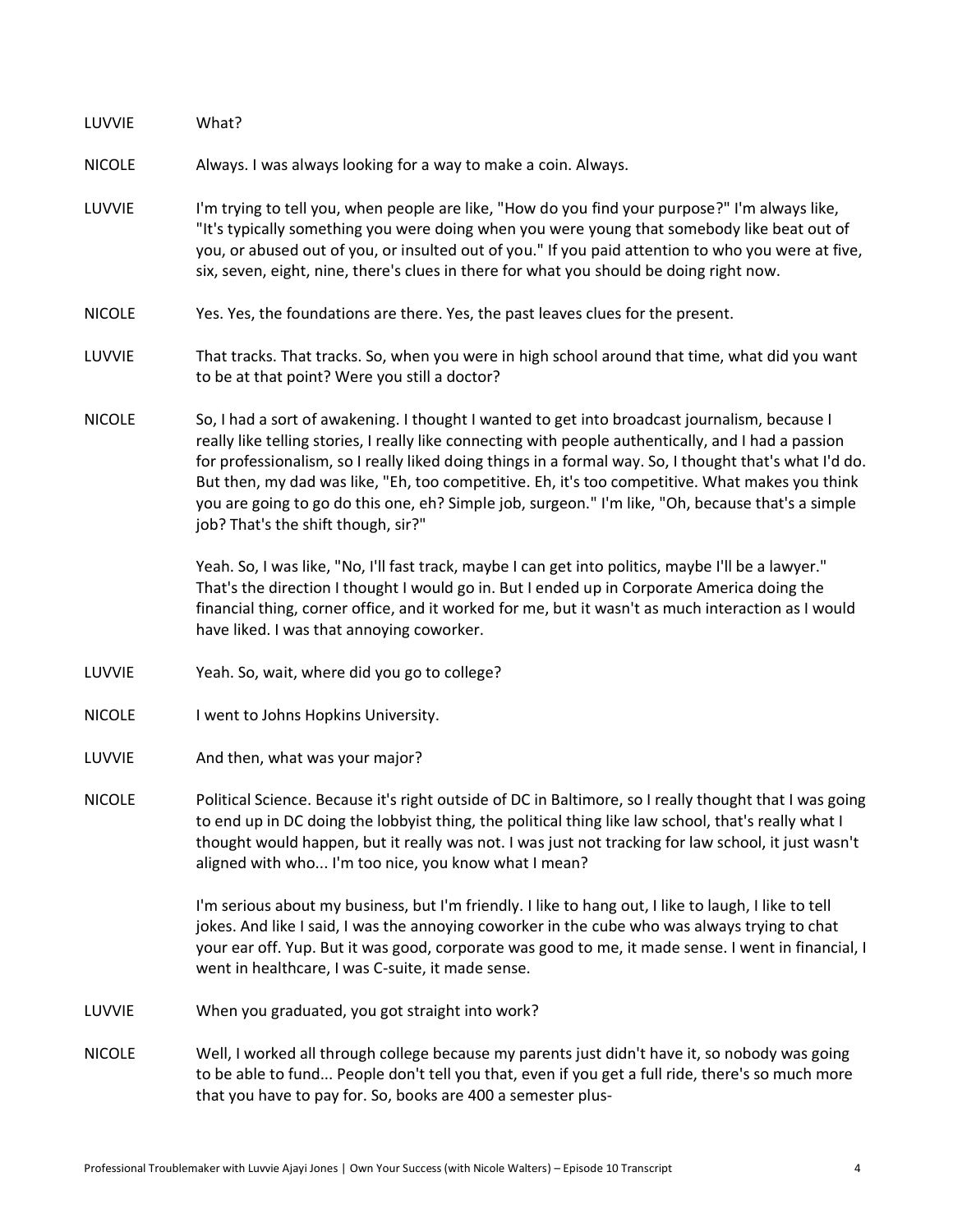| LUVVIE        | Yep.                                                                                                                                                                                                                                                                                                                                                                                                                   |
|---------------|------------------------------------------------------------------------------------------------------------------------------------------------------------------------------------------------------------------------------------------------------------------------------------------------------------------------------------------------------------------------------------------------------------------------|
| <b>NICOLE</b> | And there's housing. Especially if you go to a school in a major city, you've got to pay for that<br>housing near a campus, which is usually at a premium. So, there were just so many things. And I<br>worked the entire time, which actually allowed me to fast track the corporate path because I<br>already When my friends were graduating with 100K in debt, I was graduating with three years<br>of experience. |
| LUVVIE        | Yeah, come on, strong resume. See, you had your stuff together way more than most people in<br>college. Because in college, people are just out here, just acting a fool, and you're over here<br>building a career, okay?                                                                                                                                                                                             |
| <b>NICOLE</b> | Well, not deliberately, not because I wanted to, but because my parents were like, "You are our<br>401(k), all right, sis? You are the 401(k) plan. So, play around if you want to, but do it on<br>somebody else's retirement, not mine."                                                                                                                                                                             |
| LUVVIE        | So, wait, were you the oldest sibling?                                                                                                                                                                                                                                                                                                                                                                                 |
| <b>NICOLE</b> | Can't you tell I'm the oldest?                                                                                                                                                                                                                                                                                                                                                                                         |
| LUVVIE        | I can tell, that's why I was like-                                                                                                                                                                                                                                                                                                                                                                                     |
| <b>NICOLE</b> | By seven years. So, my sister is seven years younger than me, so aside from taking care of my<br>parents, I also was taking care of my sister. So, I mean, I was really spread thin in my<br>responsibilities, but that's therapy for you.                                                                                                                                                                             |
| LUVVIE        | That what I thought, I was like, "You sound like an older sibling who's taking care of a lot of<br>people, because you came out the gate with like, 'I got to do this, this, this, this, this.'"                                                                                                                                                                                                                       |
| <b>NICOLE</b> | Checkmarks. Mm-hmm (affirmative).                                                                                                                                                                                                                                                                                                                                                                                      |
| LUVVIE        | All right.                                                                                                                                                                                                                                                                                                                                                                                                             |
| <b>NICOLE</b> | But I'm okay with it though, it actually worked out because this is the role that I get to play in<br>other people's lives. I'm the auntie, I'm your business auntie, I'm coming in there saying, "Listen,<br>you may not like to hear it, but this is the truth. I'm going to cause some trouble in your fields,<br>but you're going to make sure those coins and that bank account lines up."                        |
| LUVVIE        | Come on professional troublemaker, come on.                                                                                                                                                                                                                                                                                                                                                                            |
| <b>NICOLE</b> | Yes.                                                                                                                                                                                                                                                                                                                                                                                                                   |
| LUVVIE        | Okay. I see what you did there. Okay. I see what you did there. All right. So, you got into<br>corporate, so you graduate, you get this nice job for somebody who's just graduated from<br>college, what is your position?                                                                                                                                                                                             |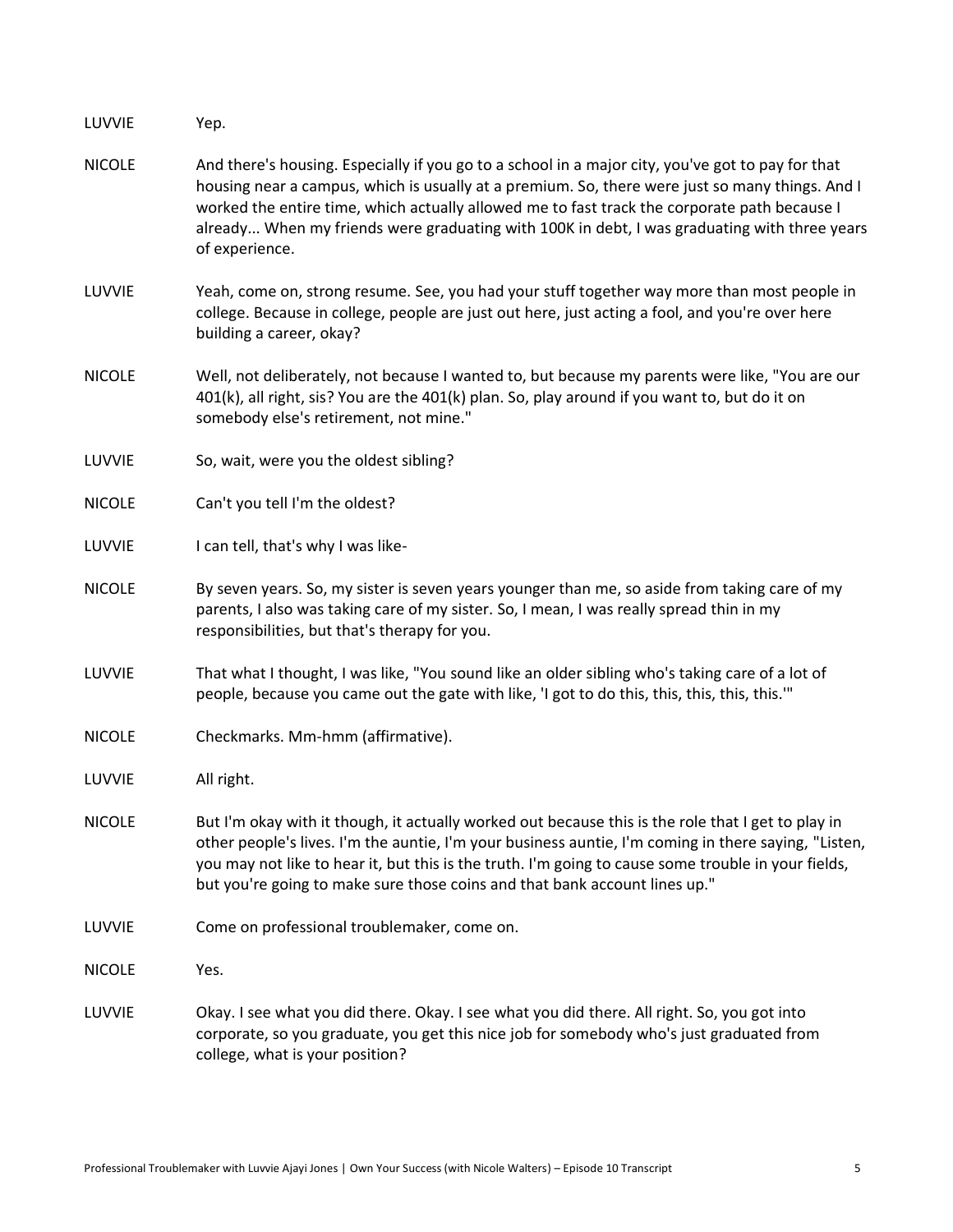- NICOLE Right. So, I start out and I'm working as an associate, which basically means you support the people who are doing all the fancy things. And I'm working in mortgage-backed securities for a major banking institution. So, it's basically like... All you're doing is, whenever a defaulted loan comes in on a house or whatever else, your job is to do the research, look at the docs, figure out whose fault is it that this loan defaulted? Is it the bank's fault? Is it the person's fault? And catch this, it was at the time of the recession. So, I went in from reviewing eight loans a day, and I went in... That was on a Friday, went in on a Monday, there were 800 loans. And this was before anybody was talking about recession.
- LUVVIE And what year was this?
- NICOLE This was in 2007.
- LUVVIE Oh my God.
- NICOLE So, I go in there, and I'm like, "It does not seem right." I didn't even know what all the boxes were. I was like, "This couldn't possibly be." And I'm looking and it's all these defaulted loans. And one of the major banks was on the brink of filing for bankruptcy, so that's why we'd gotten this huge influx.

And so, I'm like, "What is going on here?" And no joke, on that day, I was like, "Oh, no, no, no, no, no, no, no, I can't be in finance. I'm going to need to figure out what I'm going to do, run my own business." Because the American dream is not this 2.5 kids, this corner office, this business card, none of this, it's making sure that I can control and have options around my finances and my life. So, it was from that moment on that I said, "Look, this is just going to be a training ground for my entrepreneurial future."

- LUVVIE Oh, that is wild. [crosstalk 00:11:14] no. Mm-mm (negative) no.
- NICOLE Mm-mm (negative) no, no, no. I was like, "This right here, this is not it. This is not it. I'm not going to be in this office." Because also, the other side of it is, once all those loans were gone... They're going to hire up to offset, right? Because they needed help, but once those are gone, then what are you doing? You're cutting back. So, right afterwards, it's going to be... So, I was like, "No, no, no, I'm not doing this back and forth." I like a regular track, and if I can control my own money, I know where it's coming from.
- LUVVIE So then, where did you go next?
- NICOLE So, after that, I realized, I don't want to stay in the securities financial world, I'm going to go ahead and jump ship and go to healthcare, because healthcare is more stable. But my information around business development, around the structure of finances, is all going to be beneficial as long as I'm doing corporate healthcare. So, I started working at an international corporate healthcare firm. So, what we did was we provided health insurance for major international corporations. So, if PepsiCo wanted to send a hundred employees to Dubai to open a new office, I had to make sure that they have the right health insurance to make sure that it aligned, and if the package didn't exist, create it, all the different pieces, and make sure the number aligned.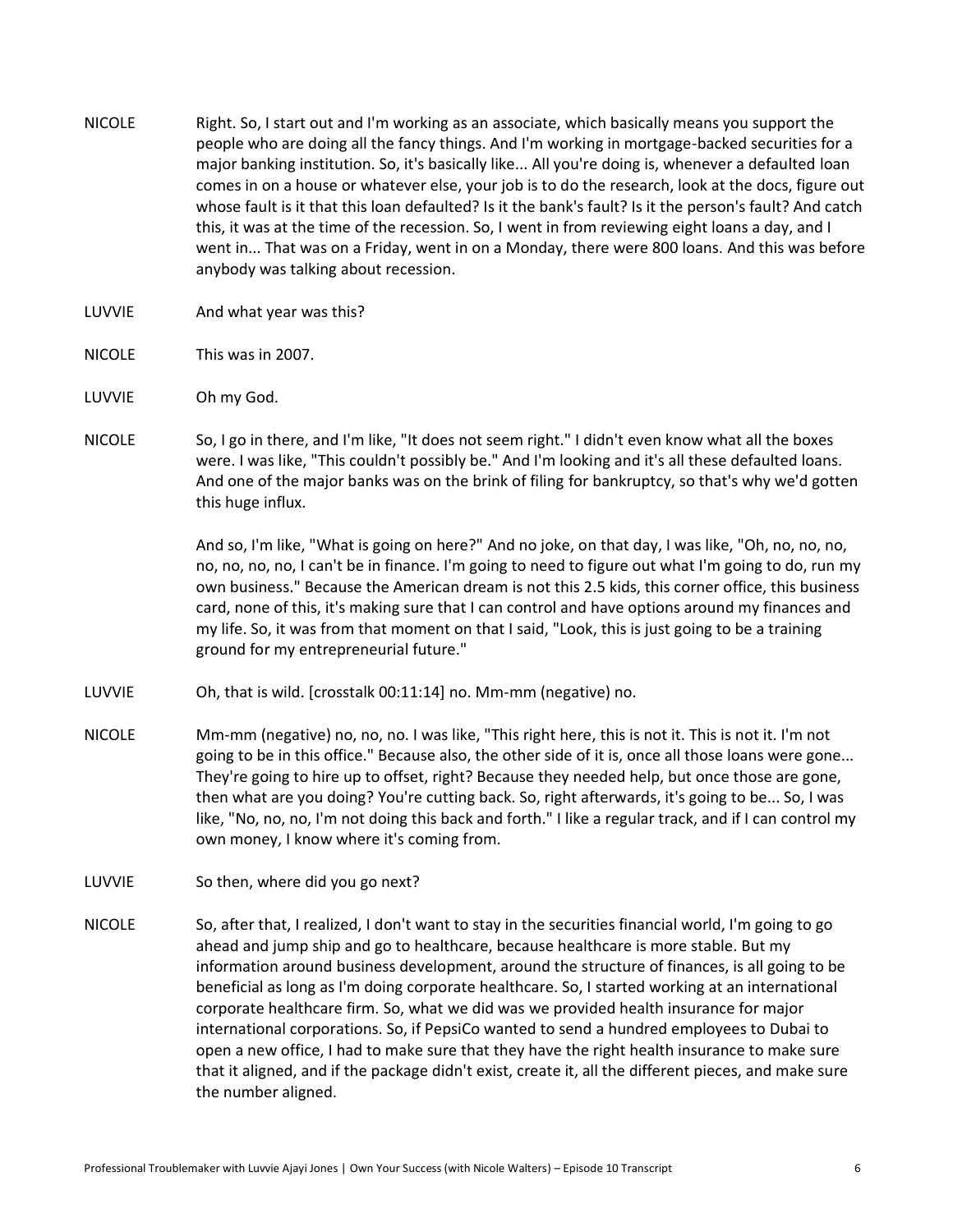LUVVIE Lord, you are getting the masterclass-

NICOLE Oh yeah.

LUVVIE ... in all things, business, because all this stuff I'm like, "Damn."

- NICOLE Yeah, it was a lot. But what was great about it was they trusted me, you know what I mean? Which I look back on it, and I would not have hired a 23-year-old to be in charge of multimillion dollar accounts, and like, "Please, are you kidding me? I'm not flying a 20-something year old to go sit into a meeting with a PepsiCo or a Microsoft." But I guess I looked professional, I looked good in a suit. Those eyebrows, they stayed trustworthy, I guess, I don't know.
- LUVVIE The eyebrows did it, and the cheekbones.
- NICOLE It did it, and the cheekbones, they just saw that. So, it aligned and it worked out, and I did that for a couple of years, and I was poached by another company that wanted me to do the same thing within theirs. They didn't have an international division, it was the number one healthcare company in the US, and they were like, "Nicole, help us build one." So, we scaled from 2 million to 200 million, and we did that over the span of three, four years.
- LUVVIE [crosstalk 00:13:18].
- NICOLE Yeah, it was crazy. I went to my boss, he was like, "This is great." I'm hyped... You know that young 25-year-old enthusiasm where I'm like, "What next? I'm going to scale, I'm going to be everything." And my boss is like, "Oh, yeah, no, I mean, everyone else around here is, I don't know, 53, so you're pretty much just going to do what you're doing for the next couple of years, and then we'll see what happens next. I mean, keep making us money. Thanks." I was like, "Oh, no, no, no."
- LUVVIE What?
- NICOLE And that was when I started getting serious about the exit strategy, very serious.
- LUVVIE So, what did you do first in terms of planning this exit?
- NICOLE Mm-hmm (affirmative) So I've been sharing my story online. So, I've always been... Because I'm of that millennial age, which doesn't mean anything now, like you always say, I'm young old, and there's Gen Zs now.
- LUVVIE Young old.
- NICOLE So, I was on social, and I had just gone natural, and I'd started tracking that journey online, but I was doing that organically for me, just kind of, is my hair growing or not? Are my edges more or less robust? These are the things I needed to know.

LUVVIE Important things.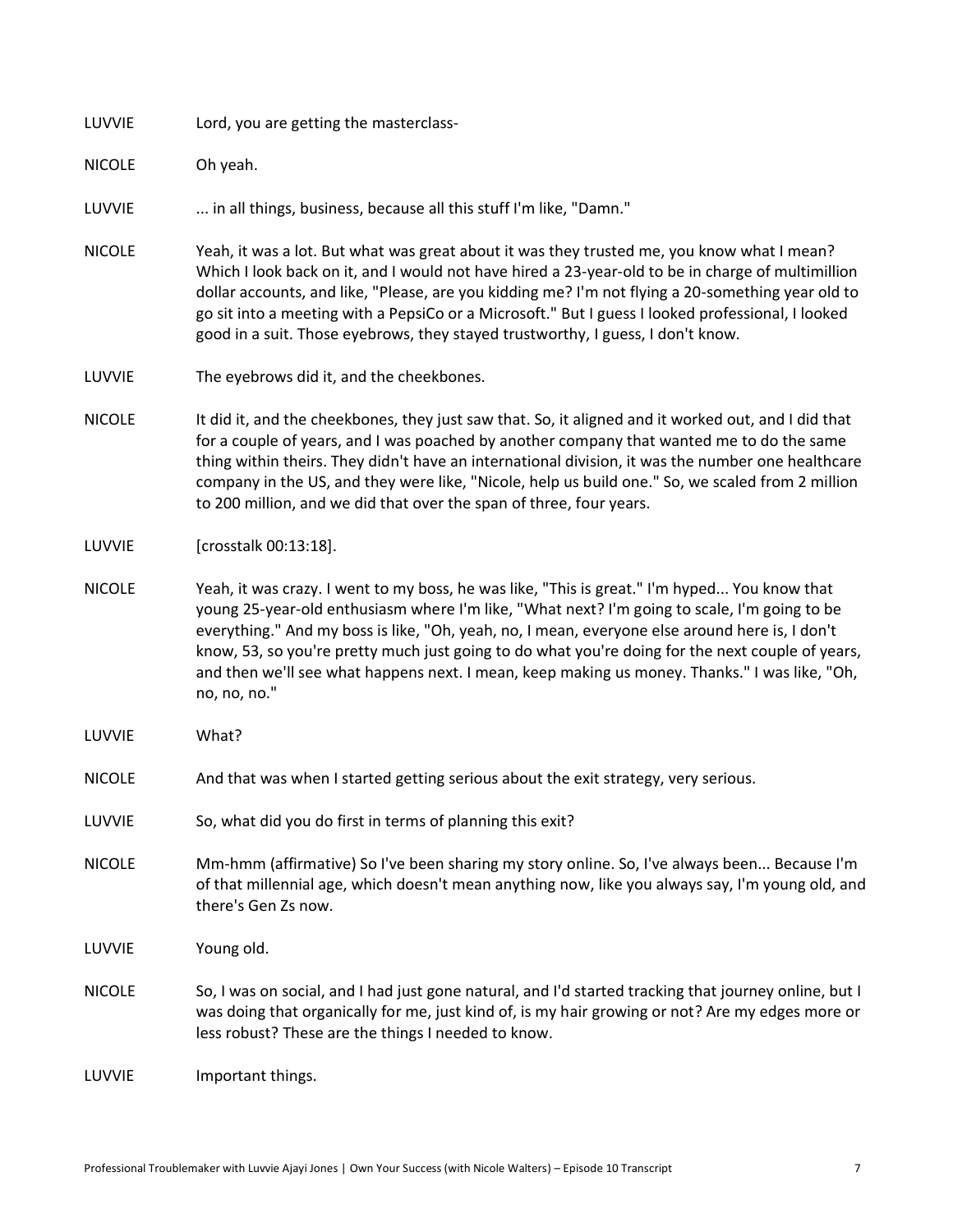NICOLE Important things, on the side, right?

LUVVIE Yes.

NICOLE And so, in tracking that journey, I was building up an audience, and people were enjoying watching it because it was fun, but I was also making money because again, no free. So, brands were wanting to work with me because they recognized my corporate professionalism. They knew that I knew how to pitch, they knew that I... When we were done with an activation or any type of marketing, I would send them reporting. They knew that I understood insights, and analytics, and long before anyone was teaching this stuff online. So, I was making like 35K on the side while working in corporate, just running my little blog with like next to no followers.

> So, that was the light bulb moment, because all my blogger friends were like, "I'm not making that type of money, how are you even getting this? Who are you? I have 100,000 followers, how do you get this?" And I'm like, "I pitch myself, girl. I went corporate." And then, one thing led to the next and I launched my business education firm.

- LUVVIE So, you quit your job in a very high-profile way.
- NICOLE Yeah. Yeah.
- LUVVIE Walk us through that story of how you quit your job on a grand stage.
- NICOLE Yeah. I mean, the original intention... I have to say this for every African auntie that may be listening, the original intention was just to call quietly and then follow up, and be like, "Hey guys, so I quit my job." But what had happened was-
- LUVVIE What had happened was-
- NICOLE What happened was, I went on the internet to say, "Okay guys, today is the day I'm quitting. You've been tracking me, sort of building my journey, you know I have money in the bank, I think I'm ready to jump ship." And everyone was like, "Stop playing, stop playing. You're not going to show us all the stuff and drop us off now, keep us on the line, call, and we want to hear how it goes."

So, I text The Hubbin... My husband is an attorney, I text him and I'm like, "Hey, so, I need you to look up real quick if this is even legal." Just because realistically you can't always record both sides of conversations, all of that. And so, he was like, "Yeah, it's fine, you just can't do it on speaker, you can only record." Because my boss at the time was in Chicago, and I was in Maryland.

- LUVVIE [crosstalk 00:16:13].
- NICOLE Right, exactly. So, he was like, "Based on the laws, you can do it, you just can't hear his side of the conversation." So, I got on the phone and you can hear the muffled sort of hmmm..hmmm... but you can't hear the words. And I quit my job and I had to, because the next day, I was headed to Tennessee to do an event for a brand that had booked me as part of my hair blog, and I had a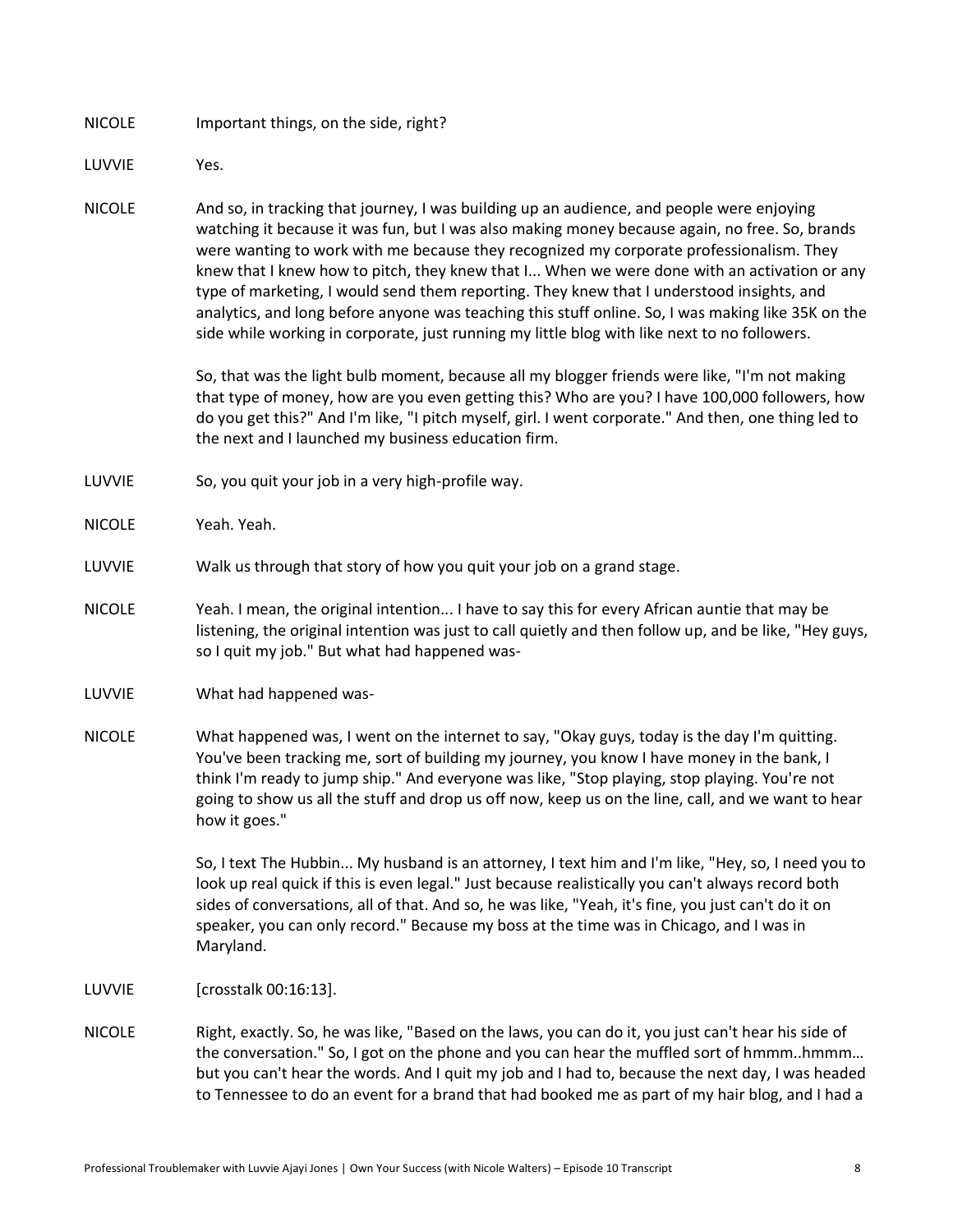full docket of clients. So, that next day, I made something like \$8,000. So, I was like, "Oh, I have to quit. I don't have a choice. I have to quit my job." So, that was it, I quit my job.

- LUVVIE So, what did you even say [crosstalk 00:16:46]?
- NICOLE In that moment... I got to send you this video, Luvvie, in this moment-
- LUVVIE Please do.
- NICOLE ... all I could think to myself... So, my heart's racing, you know what I mean? I'm racing, and not because I felt like I couldn't do it, but because I was worried he was going to say something left like, "Well, thank God, get your stuff." I do not know, and I got these people on here, and I'm like, "Oh man, I'd love to not have them on here, but also, I said I would." So, I felt like I was in a bind. But it worked out, you know what I mean?

I said to him, "This job just really isn't feeding my soul and I have this opportunity to do something that's making me money, and I love it. It's making me money, and it gives me joy. I'm helping people pay school fees, and I'm helping people pay for summer camp, and put down payments on homes, this is really... And the way I'm doing it is in integrity, it feels right." So, my boss... I was good until he said this to me, he said, "If you love what you're doing and you're making money doing it, then why are you wasting time doing anything else?" From my boss. And I was just like-

- LUVVIE The boss.
- NICOLE I was like, "Okay." And then, a little later in the conversation, he was like, "Sometimes I wish I had the guts to do what you're doing." And this guy has like 25, 30 years of experience on me. And I was like, "I'm not going to wait 30 years to find out that this makes sense, I'm out of here." So, I quit.
- LUVVIE I love that because, holy smokes, it could have gone left, but the reason why it didn't go left is because you had already proven you were valuable, that you do amazing work. So, he had no reason to be upset at you.

NICOLE Oh yeah…

LUVVIE If you were a trash employee-

- NICOLE Oh, right, it would have been a different story. Now his big concern was, am I going to a competitor? Because they knew... How they always say, "If your man cheated in order to get you, you might be worried about cheating." They were concerned, they were like, "We know how we got you, so we want to make sure that's not how we lose you." So, when I told him, "No, I'm not going to a competitor," they were like, "Oh, okay, well, then, what are you doing? Tell me about it." And he was really supportive, and I'm grateful to this day because I needed that. So, it was really helpful.
- LUVVIE And that is how you started [Inherit Learning Company.](https://inheritlearningcompany.com/)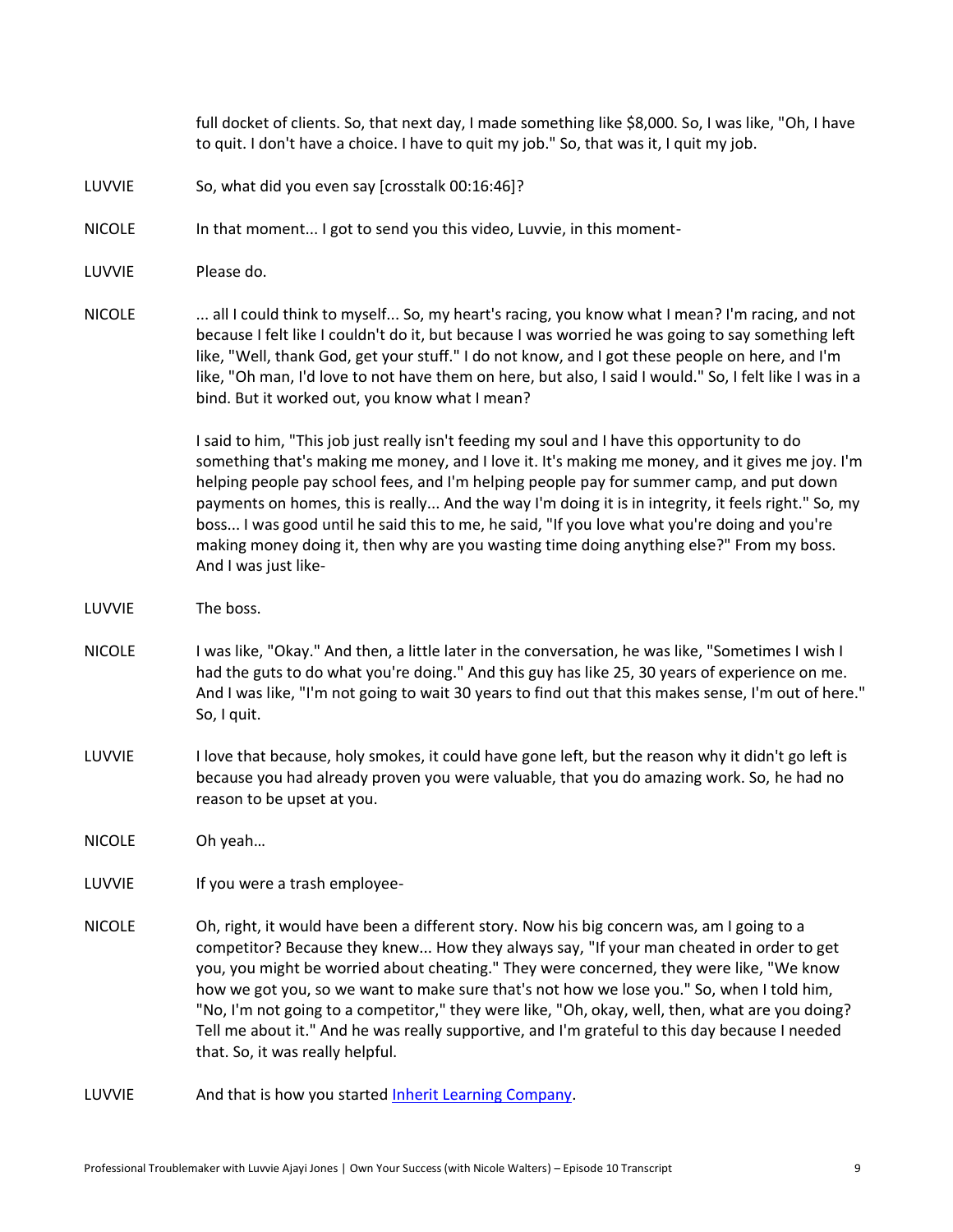| <b>NICOLE</b> | Yes, Inherit learning Company. So, we're now a multi-million-dollar company headquartered in<br>Atlanta, Georgia. We have 20 employees with full benefits, full health care, 401(k), all that good<br>stuff. We are fully debt-free, women-owned, minority-owned business, and we're thriving,<br>helping more people every single day. It's unbelievable. Sometimes I look around, I'm like, "I<br>can't believe this is my life. It's crazy." |
|---------------|-------------------------------------------------------------------------------------------------------------------------------------------------------------------------------------------------------------------------------------------------------------------------------------------------------------------------------------------------------------------------------------------------------------------------------------------------|
| LUVVIE        | How many years has it been?                                                                                                                                                                                                                                                                                                                                                                                                                     |
| <b>NICOLE</b> | It's been six years now. But I always like to say that six years seems quick in the digital world, but<br>I came into it with over a decade of experience. So, the truth is, it looks like a microwave<br>minute, but it's Crockpot success. So, it's 16 years.                                                                                                                                                                                 |
| LUVVIE        | Looks like a microwave minute, but it is Crockpot success. Come on and drop these gems on the<br>people.                                                                                                                                                                                                                                                                                                                                        |
| <b>NICOLE</b> | It's the truth. It's the truth.                                                                                                                                                                                                                                                                                                                                                                                                                 |
| LUVVIE        | Yes. Yes.                                                                                                                                                                                                                                                                                                                                                                                                                                       |
| <b>NICOLE</b> | It's not rice cooker Jollof, nobody wants that.                                                                                                                                                                                                                                                                                                                                                                                                 |
| LUVVIE        | Nobody wants that.                                                                                                                                                                                                                                                                                                                                                                                                                              |
| <b>NICOLE</b> | Nobody's wants that.                                                                                                                                                                                                                                                                                                                                                                                                                            |
| LUVVIE        | Nobody is here for that.                                                                                                                                                                                                                                                                                                                                                                                                                        |
| <b>NICOLE</b> | It's on the pot with the foil, slow cook.                                                                                                                                                                                                                                                                                                                                                                                                       |
| LUVVIE        | The Party Jollof-                                                                                                                                                                                                                                                                                                                                                                                                                               |
| <b>NICOLE</b> | Party Jollof.                                                                                                                                                                                                                                                                                                                                                                                                                                   |
| LUVVIE        | with the smokey bottoms.                                                                                                                                                                                                                                                                                                                                                                                                                        |
| <b>NICOLE</b> | Yes, proper.                                                                                                                                                                                                                                                                                                                                                                                                                                    |
| LUVVIE        | Yes. Yes. And you have managed to do it. First of all, the field is officially, ridiculously saturated.                                                                                                                                                                                                                                                                                                                                         |
| <b>NICOLE</b> | [crosstalk 00:20:02] saturated.                                                                                                                                                                                                                                                                                                                                                                                                                 |
| LUVVIE        | I must have a petty moment. I'm tired of people teaching things they have not done-                                                                                                                                                                                                                                                                                                                                                             |
| <b>NICOLE</b> | They don't know.                                                                                                                                                                                                                                                                                                                                                                                                                                |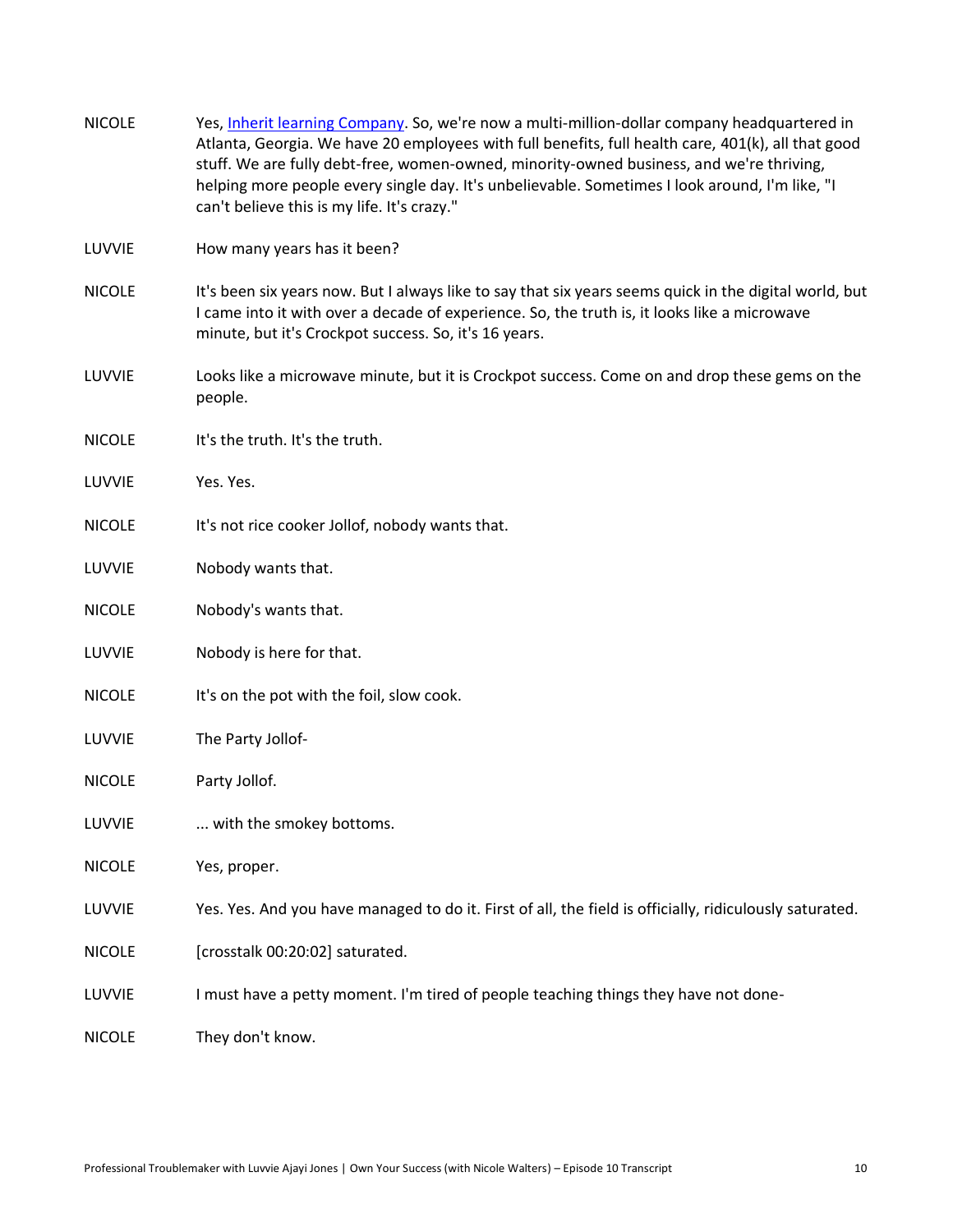- LUVVIE ... purely because there's money in it. I'm seeing people teaching how you become a millionaire when you're not a millionaire yet. I see people teaching how to write a book when you don't have a best-selling book.
- NICOLE Not one.
- LUVVIE Just not one.
- NICOLE Mm-hmm (affirmative) And it's tough. I think that just in keeping with all that you've got going on, the way you've always inspired me is, you say, "To make trouble," and when I first came... "Make good trouble at that." And that's what makes me so excited about your book coming out, *[Professional Troublemaker](http://professionaltroublemakerbook.com/)*, because it really is an example and a guideline. I've been blessed... Thankfully, you let me read an early copy of it, and it really has inspired me. Because in the beginning, when I tell you, Luvvie, people were uncomfortable with my troublemaking status, and somewhere inside me... And you talk about this in the book, listening to that self that knows to be courageous, I always knew that good trouble made sense because it was in alignment with what I needed to do.

So, not only was I... Like you say, being a fear-fighter, fighting that fear within, but it actually is the reason I have... Everything in your book that you talk about is the reason why I have the business now, because I wasn't afraid of being a troublemaker in a saturated space where people already said, "Do it like this." Instead, I was like, "No, what you're doing is wrong." And I know that may be uncomfortable to hear someone say, but it's not right. There's an actual way to do it. You do need to pay attention to your taxes, and they do matter. You do need to have contracts, and they do matter.

You are a lawyer, don't speak on that stuff. And that was something that people weren't doing in this space, it was all marketing and flash. And I'm glad to know that I caused good trouble, because it challenged people to step it up and be better.

- LUVVIE And you do, you are constantly showing like, all right, it ain't just the fun and games, you need structure.
- NICOLE No, no, no, no, no. Yes.
- LUVVIE A lot of people think, especially creative people, think that all you have to do is have the gift and the talent, no, no. Your gift is like 20 or 30% of the whole thing, and the rest is business structures and know-how that a lot of people do not have.
- NICOLE Mm-hmm (affirmative) People forget that if Beyonce didn't have a team, she'd only sing in the shower, okay? There's someone who gets her-
- LUVVIE Come on.
- NICOLE ... where she needs to go every single day, whether... And don't minimize the power of a team. I always tell people that... Sometimes they're like, "Well, I want to be an entrepreneur, I want to be an..." Maybe you're intrapreneur. Maybe your skillset is to lend your talents towards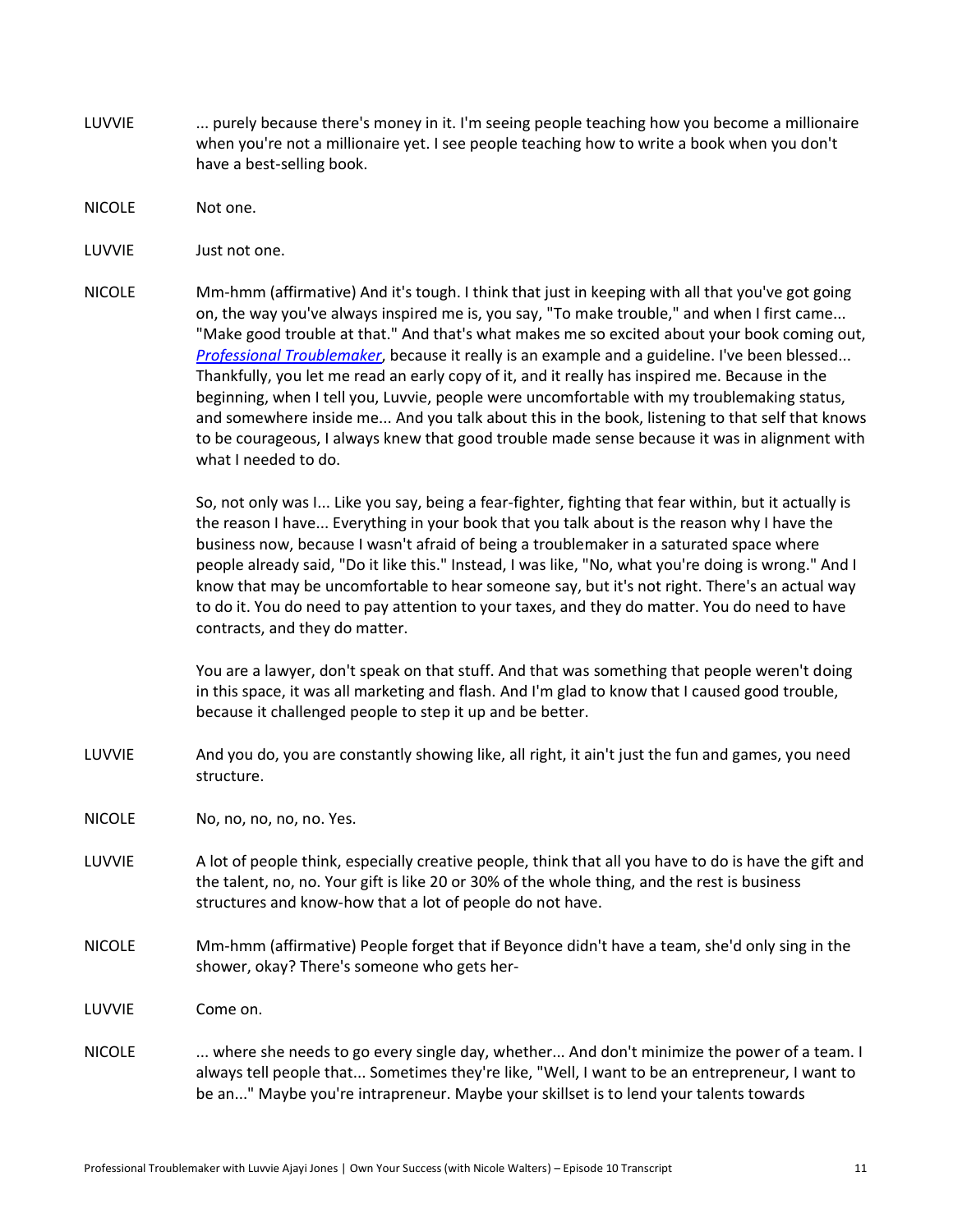|               | somebody who is suited for that platform but recognize that you are essential. Beyoncé all day<br>knows that she would never make it to stage without somebody to glue, that lays front on right.                                                                                                                                                                                                                                                                                                                                                                                                                                                                                                          |
|---------------|------------------------------------------------------------------------------------------------------------------------------------------------------------------------------------------------------------------------------------------------------------------------------------------------------------------------------------------------------------------------------------------------------------------------------------------------------------------------------------------------------------------------------------------------------------------------------------------------------------------------------------------------------------------------------------------------------------|
| LUVVIE        | Amen.                                                                                                                                                                                                                                                                                                                                                                                                                                                                                                                                                                                                                                                                                                      |
| <b>NICOLE</b> | Okay? That person is doing the work of the Lord.                                                                                                                                                                                                                                                                                                                                                                                                                                                                                                                                                                                                                                                           |
| LUVVIE        | Amen.                                                                                                                                                                                                                                                                                                                                                                                                                                                                                                                                                                                                                                                                                                      |
| <b>NICOLE</b> | So, it's like, these are real things. There's somebody out there who's powdering and greasing<br>those legs so that they can shine like the top of the Chrysler Building. God bless that soul. You<br>know what I mean? These are real talents.                                                                                                                                                                                                                                                                                                                                                                                                                                                            |
| LUVVIE        | Because the leg moisturizer is undefeated.                                                                                                                                                                                                                                                                                                                                                                                                                                                                                                                                                                                                                                                                 |
| <b>NICOLE</b> | Yes, Amen. Amen. So, everybody has an essential role, once you figure out what that looks like,<br>it's your job to seek out the people around you to support you operating in your area of<br>excellence.                                                                                                                                                                                                                                                                                                                                                                                                                                                                                                 |
| LUVVIE        | Zone of genius.                                                                                                                                                                                                                                                                                                                                                                                                                                                                                                                                                                                                                                                                                            |
| <b>NICOLE</b> | Zone of genius.                                                                                                                                                                                                                                                                                                                                                                                                                                                                                                                                                                                                                                                                                            |
| LUVVIE        | I was talking to somebody who was like, "A lot of people have a zone of competence, and they<br>tend to live in the zone of competence." Just because you can do it does not mean you should<br>do it.                                                                                                                                                                                                                                                                                                                                                                                                                                                                                                     |
| <b>NICOLE</b> | Absolutely.                                                                                                                                                                                                                                                                                                                                                                                                                                                                                                                                                                                                                                                                                                |
| LUVVIE        | And then, there's a lot of people who do zone of excellence, you're really great at it actually, but<br>then there's your zone of genius, which is where you're supposed to live in.                                                                                                                                                                                                                                                                                                                                                                                                                                                                                                                       |
| <b>NICOLE</b> | The whole time.                                                                                                                                                                                                                                                                                                                                                                                                                                                                                                                                                                                                                                                                                            |
| LUVVIE        | The problem is that creatives end up living in zones of incompetence too, okay?                                                                                                                                                                                                                                                                                                                                                                                                                                                                                                                                                                                                                            |
| <b>NICOLE</b> | That's true.                                                                                                                                                                                                                                                                                                                                                                                                                                                                                                                                                                                                                                                                                               |
| LUVVIE        | You're doing the shit that's not even in your realm, it's not even in your lane, don't even touch it.                                                                                                                                                                                                                                                                                                                                                                                                                                                                                                                                                                                                      |
| <b>NICOLE</b> | Yes. And shifting back and forth like, "Oh, this isn't working, I need to do something different."<br>And it's like, no, no, no, you got to understand that sometimes you have to stick with it. I mean,<br>Luvvie, I'm telling you, when I've been watching your journey with this next book and seeing you<br>pour your heart out into it, I've been so blown away because it's a consistent And we know<br>you're a creative because you have many businesses. People don't know, they may have just<br>found you at the podcast, or just found you at #ShareTheMicNow, but you've been old to this,<br>you've been doing this for a while, and you've gone through many iterations before Professional |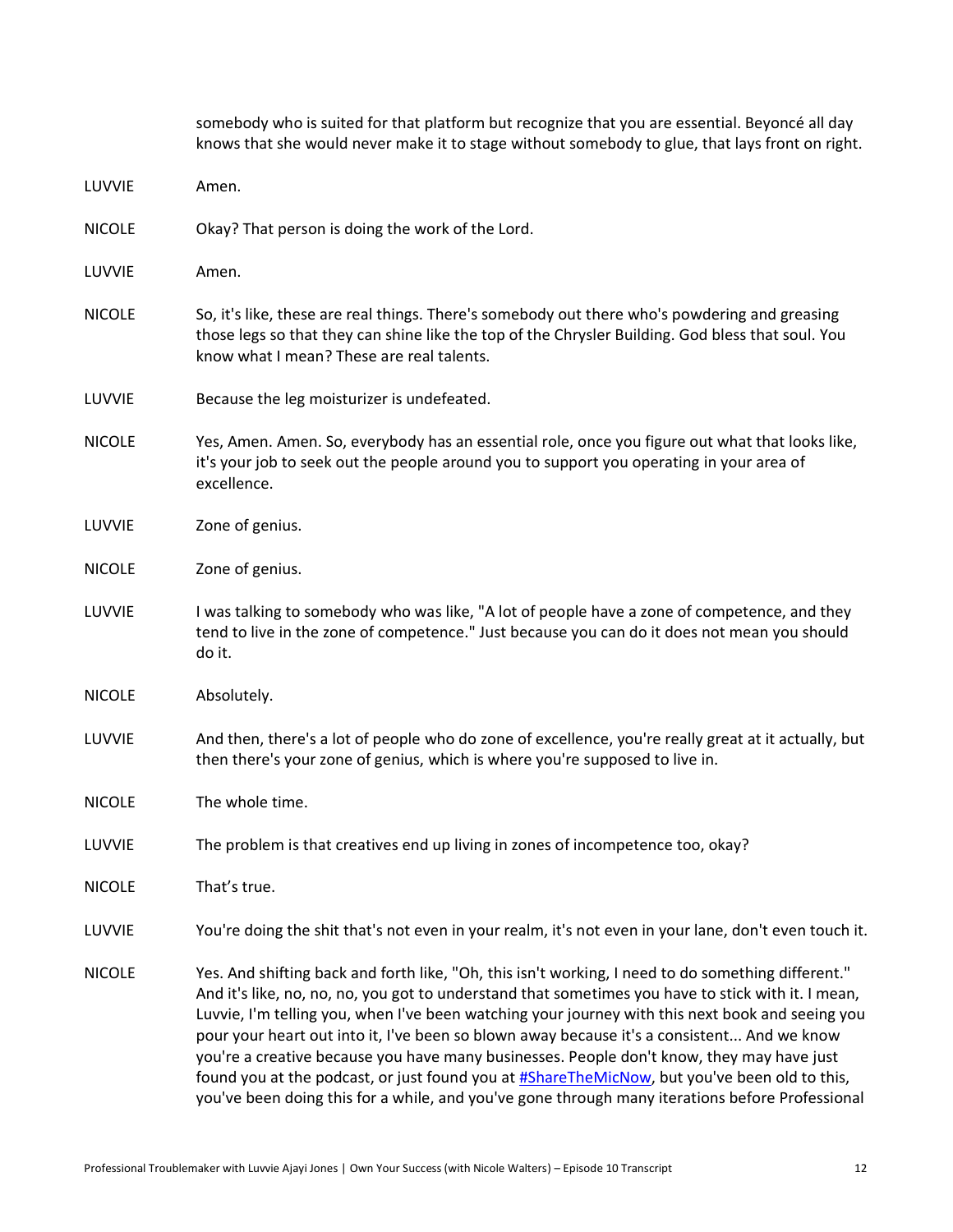Troublemaker. And the thing that stands out for me and watching you that really aligns with my corporate background is consistency, even when it's hard.

I mean, the tears in writing this book, the days where you're like, "My creative mind says, 'Go launch a shoe line today.'" You know what I mean? My creative mind says, "Someone complimented me on my hair color, I need a hair color collection." This is what I should be doing right now. And you're saying to yourself, "No, no, no, my creative mind says whatever it wants to say, but my good mind says, "Sit down and write this book, because God has called me to do it."

- LUVVIE That's it!
- NICOLE We're all grateful to you for getting it done, because there's a lesson in that alone.
- LUVVIE No, that's it. Actually, there was a point Nicole had to gather me in August to be like, "Luvvie, focus, why are you doing this? That don't make any sense for you." And I was like, "Cancel it all. Yup. It makes sense." And for me, that was such a great moment to be like, "Okay, that's a distraction that I thought I should be doing."
- NICOLE Right.

- NICOLE Well, I look at that now and I'm so glad that you didn't branch off into new ventures, because you never know what God has for you around the corner. And so, if you are operating in your zone of genius, like you say, odds are the world's going to rise to meet you, there are opportunities unseen, and you just want to be your best self when they arrive. And Luvvie, I mean, you got Beyoncé sending you packages, I mean, you don't have the time right now. I need to see you, your full African self standing in the winter enrobed in Beyoncé, okay? This is not just... It's inspirational, okay? So, these are real things. And if you've been spending your time doing anything else, I mean, really, you would have missed out. So, this is good. It's good for all of us.
- LUVVIE I'm already stressed, and Nicole will text me and be like, "I need to see a world where Luvvie successful, because I need my girls to see Luvvie being a success."
- NICOLE That's right.
- LUVVIE And I'd be like-
- NICOLE That's right.
- LUVVIE ... "Oh, my God [crosstalk 00:26:19]."
- NICOLE Yes. We have to grow up in a world like that, because my girls need to see that the Luvvies are successful, that the Myleiks are successful. I want them to see that it's not just the Susans, and the Rebeccas-

LUVVIE That's a distraction [inaudible 00:25:25]-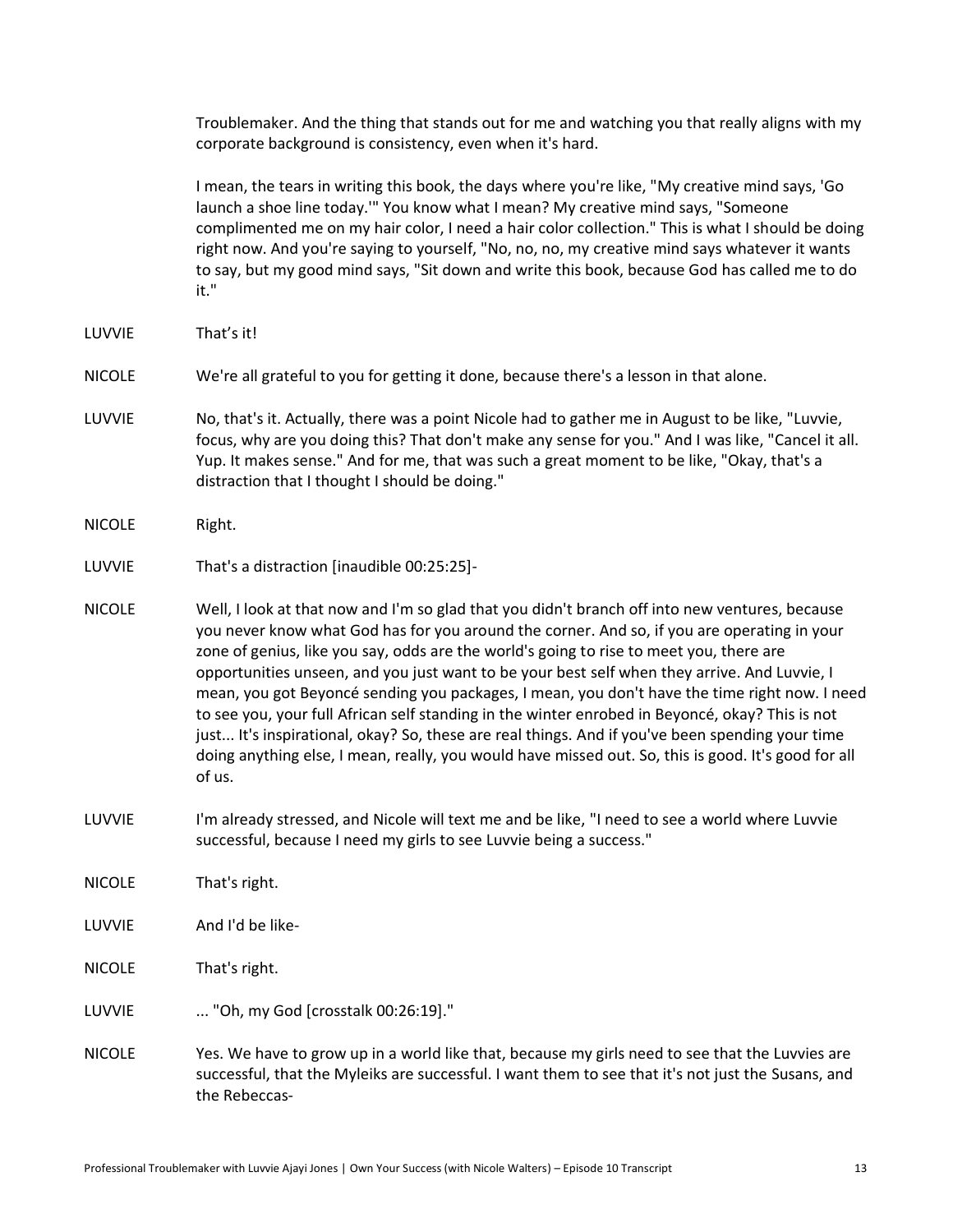LUVVIE Yes,

NICOLE ... and the Jordans. I want them to see that it's women who look like them, who sound like them, who've decided to be consistent and challenge themselves to be something more, that is the world that we're in. So, even if we're not all operating in the exact same area, or even if we may not all have the exact same life and style, and do everything exactly the same way, ultimately, my kids need to see that variety, because that's truly where they're going to find where they fit in, where they can make some good trouble.

Imagine being in an online space where people's foolishness doesn't make you want to fight the air. That might sound impossible with your current choices for social media, but I was sick of wading through nonsense to find like-minded people, so I created my own online community. And if you are the kind of person who is striving to be a professional troublemaker and fight fear, we need you to join us in that community, because you need people to cheer you on.

[LuvvNation](https://www.luvvnation.com/feed) is my online community and app that is a safe space in a dumpster fire world. It's the place for the most thoughtful, funny, most chill deficient people on these interwebs. We're a community that comes together to make each other better with curated conversations, opportunities to connect, and challenges to help us transform and do better in every area of our lives. So, I want you to come in there, join us. Become a citizen of [LuvvNation.](https://www.luvvnation.com/feed) So go t[o luvvnation.com,](https://www.luvvnation.com/feed) that'[s luvvnation.com](https://www.luvvnation.com/feed) L-U-V-V-N-A-T-I-O-N. Download the app in the App Store or on Android, it's on iOS and Android and come on through! All right. Back to the podcast.

| LUVVIE        | Let's talk about the children.                                                                                                                                                                                                                                                                                                                                                                      |
|---------------|-----------------------------------------------------------------------------------------------------------------------------------------------------------------------------------------------------------------------------------------------------------------------------------------------------------------------------------------------------------------------------------------------------|
| <b>NICOLE</b> | [crosstalk 00:27:05].                                                                                                                                                                                                                                                                                                                                                                               |
| LUVVIE        | Nicole has a family-                                                                                                                                                                                                                                                                                                                                                                                |
| <b>NICOLE</b> | Dynamic.                                                                                                                                                                                                                                                                                                                                                                                            |
| LUVVIE        | that includes three girls who she adopted, we'll get into that, and one manny-                                                                                                                                                                                                                                                                                                                      |
| <b>NICOLE</b> | Ooh Lord.                                                                                                                                                                                                                                                                                                                                                                                           |
| LUVVIE        | who is everything to me. [crosstalk 00:27:19].                                                                                                                                                                                                                                                                                                                                                      |
| <b>NICOLE</b> | Come and collect him. You can have him. Come and collect him.                                                                                                                                                                                                                                                                                                                                       |
| LUVVIE        | Yo, besides the fact that Nicole is this fricking business boss, she's just such a dynamic person. I<br>be living my best life watching You all have probably seen a Nicole Walters video that has gone<br>viral at some point, Nicole is like a shapeshifter, right? So, now let's talk about these three<br>adopted daughters, and how they shifted your life in the last, what? Five, six years? |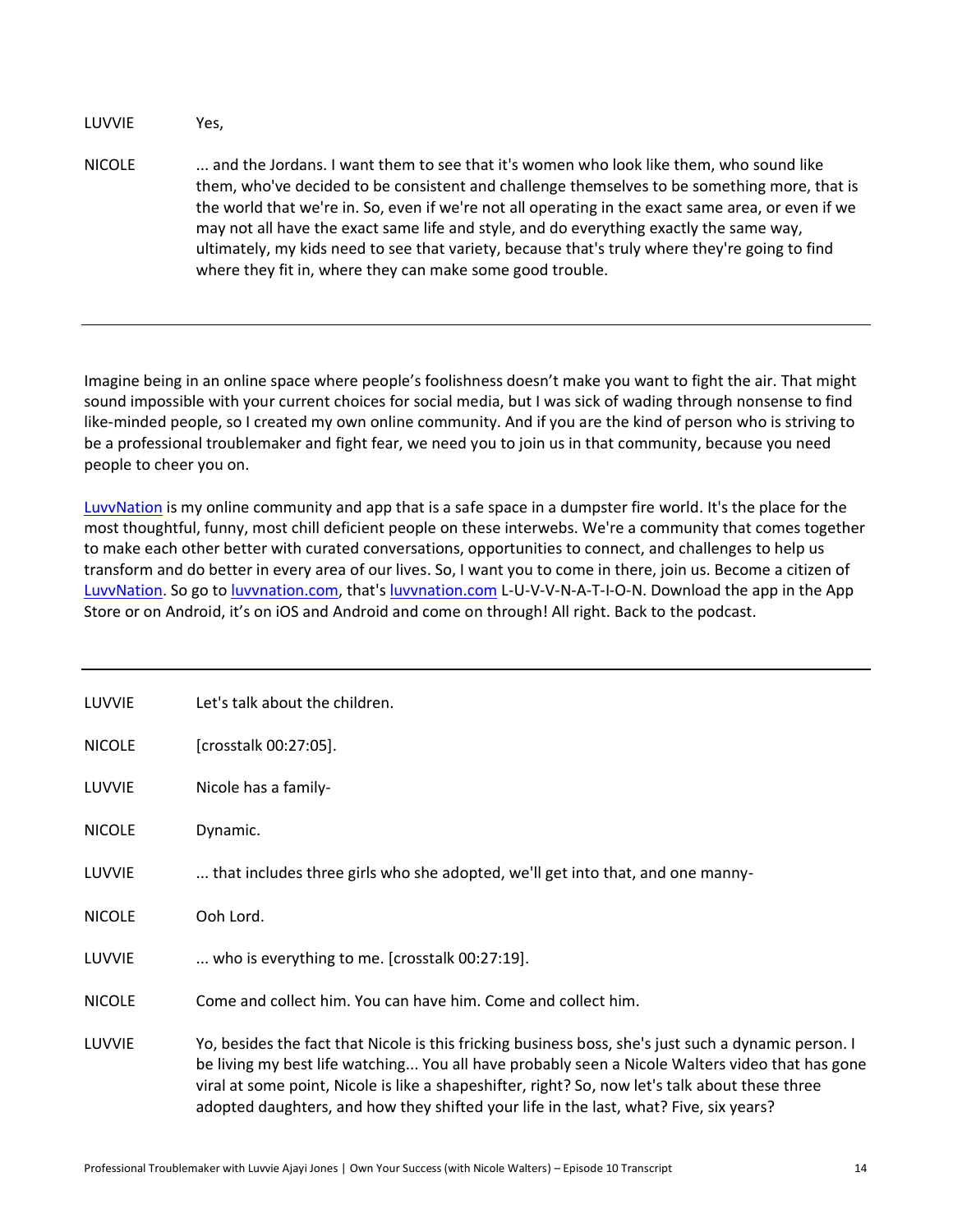| <b>NICOLE</b> | Yeah. Five, six years. So, it's crazy because they're sort of the very robust track of building a |
|---------------|---------------------------------------------------------------------------------------------------|
|               | business, right? That's plenty to talk about. But simultaneously, I think like most Black women,  |
|               | we wanted all and we're going to go for it all. We're not going to sacrifice our personal life in |
|               | order to chase the business, we want to feel like we're well-rounded. So, for me, I was married   |
|               | for seven years and we were putting off having kids for a while, because people check for your    |
|               | uterus, and you be like, "Hey look, just because I got married doesn't mean I'm popping them      |
|               | out right away, I got things."                                                                    |

So, we were having a good time, and on one night after date night, we drove down a street in Baltimore and it was a little late, and we saw this woman panhandling with her daughter. And we didn't know what was next outside of just stopping to help at the moment, but we found out that they were in need, and she had two more daughters at home, and I just offered mentoring. I had a blog at the time, so I was like, "Sure, I'll help. I'll mentor, pick up the girls after school, take them out, listen to them, give them another perspective." But it became very clear very quickly that the need was deeper than that, so we just kept trying to do the next right thing.

And then, what happened was, a month or so in, their mother told us she would be incarcerated, and we knew that... And their mother is very much still in our life. So, in getting to know the family, it was one of those things where it's a societal thing, from the beginning, the mother was not supported, do you know what I mean?

- LUVVIE Yeah.
- NICOLE Her life just took a turn and it was one thing after another, after another. And so, unfortunately, where she is now, it is what it is, but it doesn't have to be that for the girls. So, for us, that was kind of how we stepped in. And one thing led to another, we ended up having full custody, and now we are mom and dad to these three incredible, incredible girls.
- LUVVIE Who I feel like I've watched grow up-
- NICOLE You have.
- LUVVIE ... because of the internet.
- NICOLE You have, literally.
- LUVVIE Puffin was this tall-
- NICOLE She was three.
- LUVVIE And her little pig tails take me out.
- NICOLE Yes. She was three. And now she is nine talking about some... "I don't really wear pink, black's my favorite color, because black goes with everything." And I was like, 'Little girl, I need you to slow down right now, I'm not ready for this." She's like, "Yeah, I have a style. [inaudible 00:30:01] So, mom, can I talk to your stylist, because I just feel like he would get my style."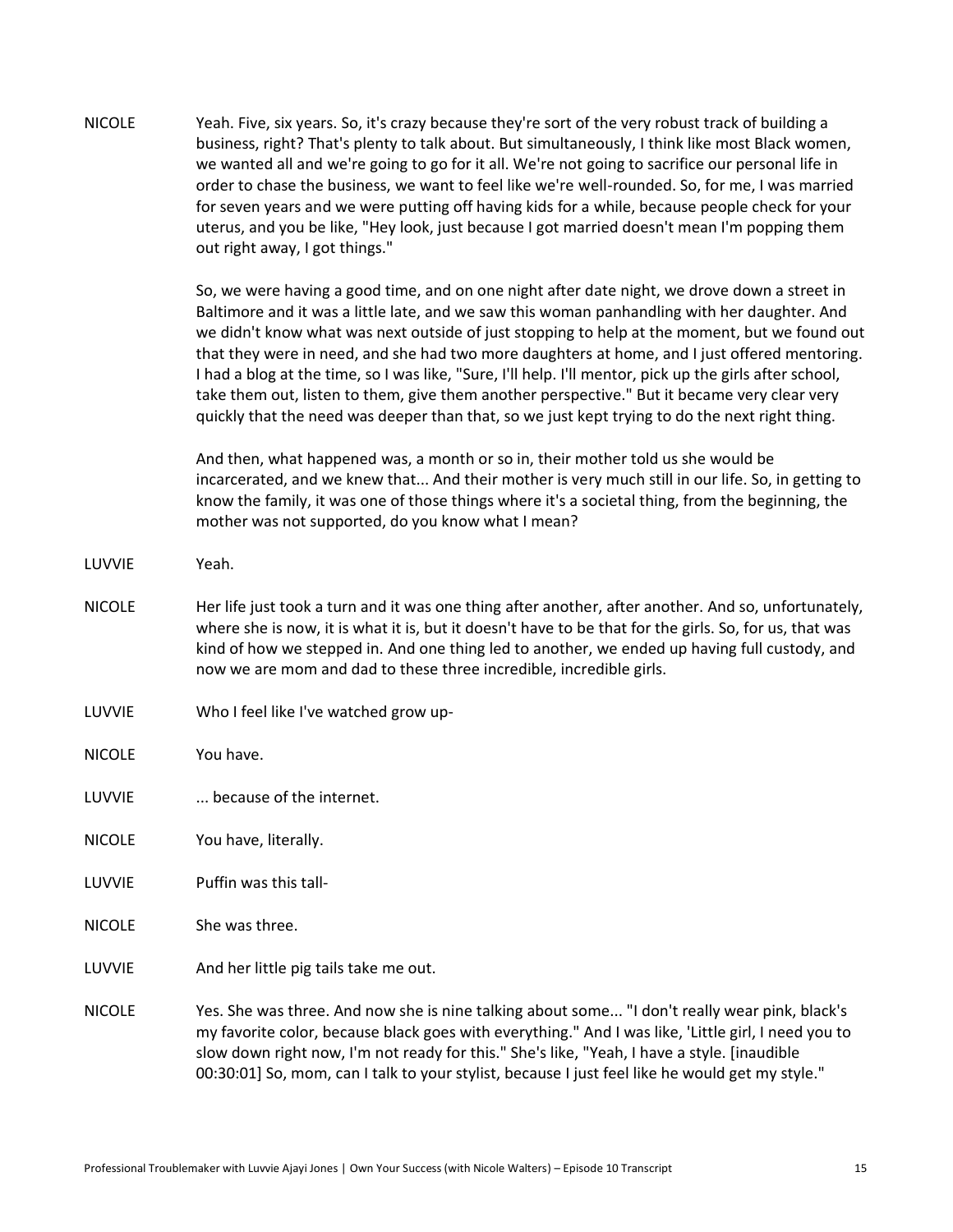| LUVVIE        | Ma'am.                                                                                                                                                                                                                                                                                                                                                                                                                                                                                                                                                                                                                                                                                                               |
|---------------|----------------------------------------------------------------------------------------------------------------------------------------------------------------------------------------------------------------------------------------------------------------------------------------------------------------------------------------------------------------------------------------------------------------------------------------------------------------------------------------------------------------------------------------------------------------------------------------------------------------------------------------------------------------------------------------------------------------------|
| <b>NICOLE</b> | I'm not even kidding.                                                                                                                                                                                                                                                                                                                                                                                                                                                                                                                                                                                                                                                                                                |
| LUVVIE        | Ma'am.                                                                                                                                                                                                                                                                                                                                                                                                                                                                                                                                                                                                                                                                                                               |
| <b>NICOLE</b> | I'm not even kidding.                                                                                                                                                                                                                                                                                                                                                                                                                                                                                                                                                                                                                                                                                                |
| LUVVIE        | Ma'am.                                                                                                                                                                                                                                                                                                                                                                                                                                                                                                                                                                                                                                                                                                               |
| <b>NICOLE</b> | These kids.                                                                                                                                                                                                                                                                                                                                                                                                                                                                                                                                                                                                                                                                                                          |
| LUVVIE        | Ma'am, you don't have a style, you're nine.                                                                                                                                                                                                                                                                                                                                                                                                                                                                                                                                                                                                                                                                          |
| <b>NICOLE</b> | You don't have a style, your style is unicorn. That's what I call your style. That's it for right now.<br>So, yeah, she's grown up. And we always joke about all the internet aunties. It takes a village,<br>and I've been blessed, everybody on the internet has watched these girls grow, and they've<br>piped in here and there, where appropriate, with respect to boundaries saying like, "Hey, this is<br>the type of car seat you need." Or, "This is the type of potty seat holder you need.", And what's<br>great is the show is an extension of that. They get to really see what it's like on top of what's<br>been happening on social media. So, it's pretty cool.                                     |
| LUVVIE        | Yeah. By the way, you all, slight work. Nicole is the star of a new show on USA called "She's the<br>Boss" with her and the rest of the family. And we have this First of all, their names on social<br>media is different, you will find out their real names You find out on social media if you follow<br>their account, which you'll find out what Puffin's real name is, Mid-Tiny's real name is, The<br>Hubbin. And can you talk about Eddie please? Because Eddie-                                                                                                                                                                                                                                            |
| <b>NICOLE</b> | Eddie is some middle of the mall stuff. How many times have you ever been taken by a spray<br>paint shirt in the middle of the mall? That's basically what happened. I went to the mall and I<br>founded Eddie, and I brought him home. And Eddie sure enough, he thought that I was a<br>housewife. So, he thought he was being hired to be my professional best friend, and I was like<br>Could you imagine, Luvvie, knowing me, thinking that you are hiring someone to go on lunch<br>dates with, and knowing how I work, Eddie was shell-shocked, ok he was like, "Oh, it's a job." So,<br>the show is hilarious because you see a lot of that, of Eddie kind of forgetting that this is not just<br>some cool- |
| LUVVIE        | Employee.                                                                                                                                                                                                                                                                                                                                                                                                                                                                                                                                                                                                                                                                                                            |
| <b>NICOLE</b> | employee hanging out relationship, there's real work to be done. But he became like family,<br>and we love him. And he's crazy, and he's lighthearted, and keeping him in line is just one of my<br>many jobs that I do.                                                                                                                                                                                                                                                                                                                                                                                                                                                                                             |
| LUVVIE        | And Eddie, when he puts on his turban and his apron, I'm like, "Who and why?" And never stop.                                                                                                                                                                                                                                                                                                                                                                                                                                                                                                                                                                                                                        |
| <b>NICOLE</b> | Oh, Luvvie, don't you know that those aprons And everyone will see on the show, he has this<br>like signature yellow apron he wore, those aprons were in a bin in my garage, okay? They were                                                                                                                                                                                                                                                                                                                                                                                                                                                                                                                         |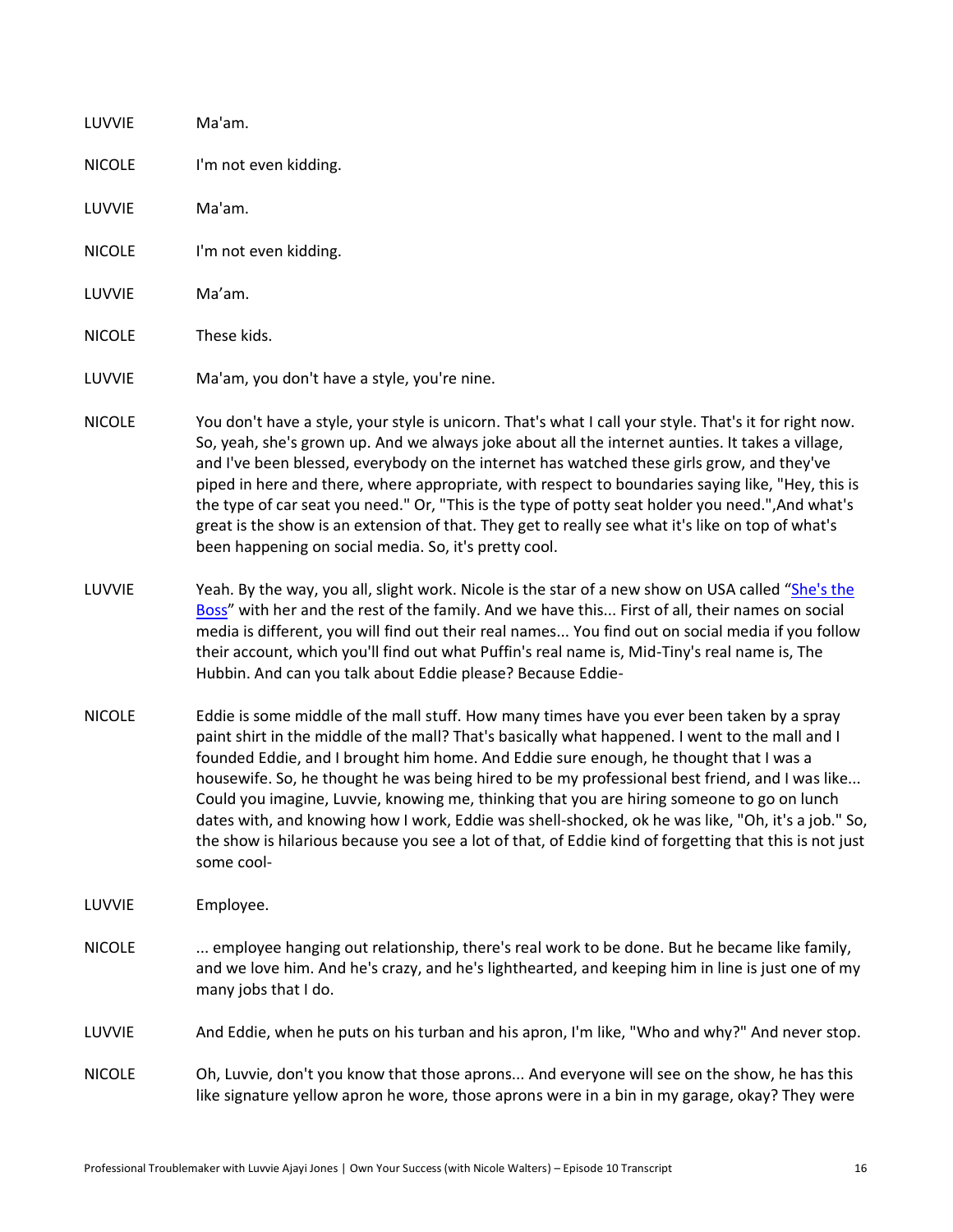from an event that I did many years prior, where I had people manning my booth wearing those aprons. And Eddie found them one day, and I come out from a call or whatever else, I walk in, he's wearing it, and he was like, "I just feel like I'm more productive with this on." And that's it, and he's worn it ever since. This was Eddie. This was Eddie. So, it wasn't like a situation where I was like, "Oh, you have to wear an apron or do uniform, he just feels more productive when he's wearing ruffles.

- LUVVIE When he's wearing ruffles.
- NICOLE That's his style. And also, he's 24, don't let the height fool you. He is a 24-year-old man. So, he is young and silly, Morehouse grad, good kid.
- LUVVIE Oh, My husband is a Morehouse grad.
- NICOLE Oh-oh.
- LUVVIE Morehouse grads are obsessed with each other.
- NICOLE Yes, they are. They're really brothers. They really, really are. It's been interesting to also raise him through that, because he came in his sophomore year. So, I was like, "Hey, we got to redirect you, Atlanta is a lot of fun, but Eddie, you got to do that work." So, I'm his mom boss, is how he calls it.
- LUVVIE You are. You are-
- NICOLE [crosstalk 00:33:21].
- LUVVIE Because you be trying to get Eddie together, and you and Eddie be arguing about the most random things.
- NICOLE All the time, all the time. God bless him.
- LUVVIE And I'm looking forward to watching it on the show, because I'm like, "The pure shenanigans that I know will exist behind the business of it all."
- NICOLE Yes. Yes. I mean, and it's cool. People do get to see me in the office kind of balancing... The family part of it extends to the office, because my husband is the general counsel for my company. So, I'm dealing with him coming to the office, Eddie is like, "Oh, I'll meet you in the office to go over such and such." And I'm like, "Don't! I live at home, I'll see at home." He'll come into the office and be like, "I wanted to review all these things." And I'm like, "No, I'm with clients, Eddie."

So, it's just like... You get to see that whole dynamic, and I'm excited. USA Network really did something special by putting a Black woman in a lead role during Black History Month, and Women's History Month, and I'm excited, every Thursday people are going to get to see what it's really like.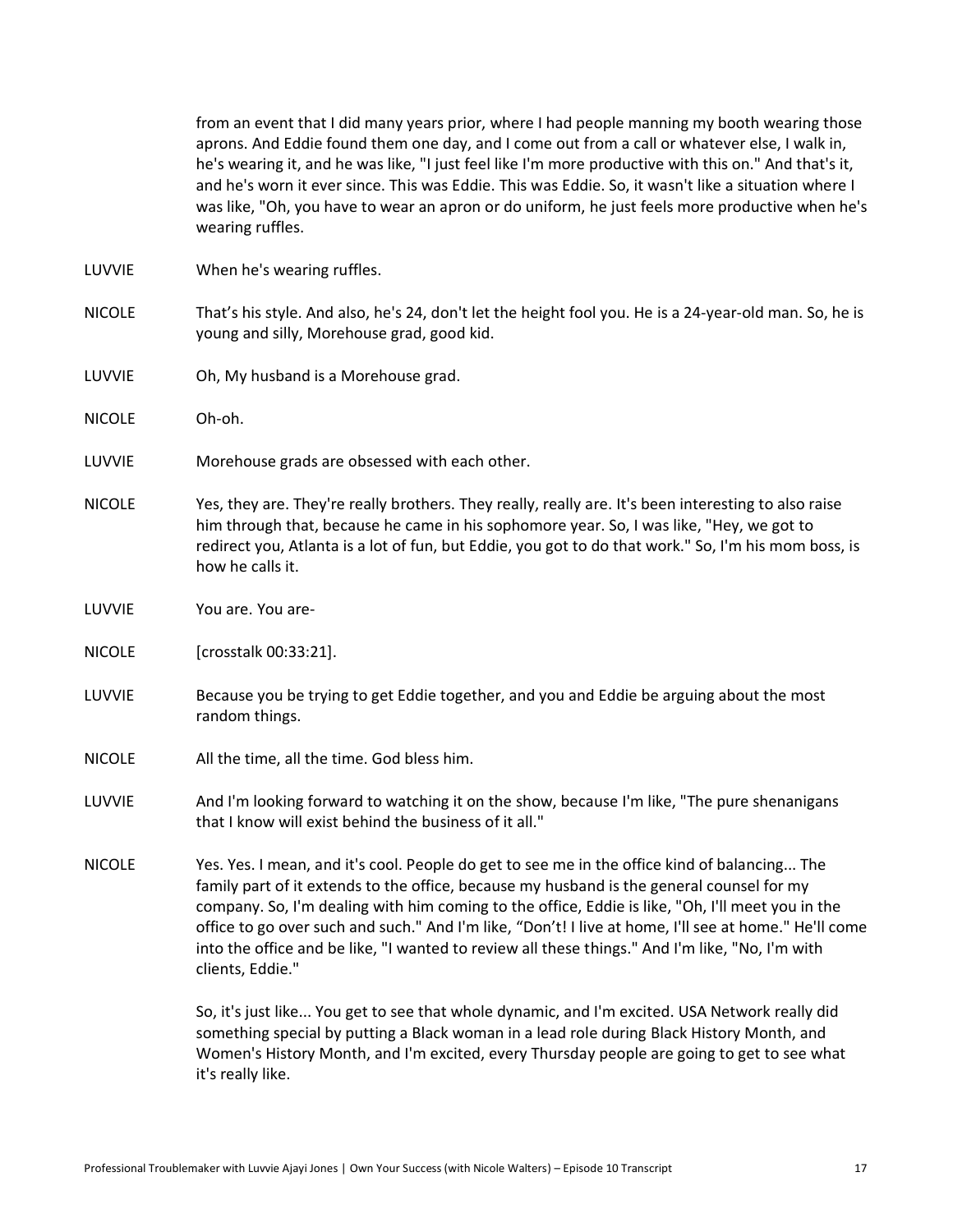| LUVVIE        | Yo, how do you This question is interesting, but it's like, how do you make sure you stay<br>grounded through all of this imbalance? Because there's a lot on your plate.                                                                                                                                                                                                                                                                                                                                                                                                              |
|---------------|----------------------------------------------------------------------------------------------------------------------------------------------------------------------------------------------------------------------------------------------------------------------------------------------------------------------------------------------------------------------------------------------------------------------------------------------------------------------------------------------------------------------------------------------------------------------------------------|
| <b>NICOLE</b> | Mm-hmm (affirmative). Yeah. I mean, one of the things that I do, which I scream at you left and<br>right to do for yourself, is a self-care sabbatical, right? So, a self-care sabbatical is every three<br>months taking three to five days and being nothing for no one, you are nobody's wife, you are<br>nobody's mentor, you are nobody's coach, you are nobody's mother, you are nobody's anything,<br>all you are is what you are to yourself.                                                                                                                                  |
|               | And for me as a Christian, it's also a spiritual time. How am I going to hear from God if I'm<br>always moving and listening to everybody else? So, it allows me to stop and just really sit there<br>and give thanks to even reach that moment, and also get direction for where I need to go next,<br>as well as rest. So, these self-care sabbaticals are essential for me, they're harder in a pandemic,<br>but I still make space, I carve out room, because it's how I'm my best for everyone else.                                                                              |
| LUVVIE        | That is a major key, and I think I might have to institute that as a policy, because, my God, after,<br>after all the things you have to get done, after all the talking, because right now you're doing<br>heavy press run I am too, because of the book dropping, you're about to be doing it one of<br>these here days too for other projects-                                                                                                                                                                                                                                      |
| <b>NICOLE</b> | Yes.                                                                                                                                                                                                                                                                                                                                                                                                                                                                                                                                                                                   |
| LUVVIE        | and you're always doing something new, that recharge is super real.                                                                                                                                                                                                                                                                                                                                                                                                                                                                                                                    |
| <b>NICOLE</b> | Oh yes. And I put it on the calendar top of the year. So, Luvvie, listen, I believe that When your<br>New York Times Bestseller is announced, because we already know it's been received in Jesus'<br>name.                                                                                                                                                                                                                                                                                                                                                                            |
| LUVVIE        | Amen.                                                                                                                                                                                                                                                                                                                                                                                                                                                                                                                                                                                  |
| <b>NICOLE</b> | Okay?                                                                                                                                                                                                                                                                                                                                                                                                                                                                                                                                                                                  |
| LUVVIE        | Amen.                                                                                                                                                                                                                                                                                                                                                                                                                                                                                                                                                                                  |
| <b>NICOLE</b> | But when it's announced, I want you to be in a position with a cocktail in your hand somewhere<br>resting, sunning yourself on somebody's beach. That's what you deserve because you go so<br>hard, and that's what so many of us deserve. Especially as Black women, as women in general,<br>we are carrying so much of the load, and we don't feel like we're entitled to take that space. So,<br>I take that space in advance, top of the year, January, I'm like, "Put it on the calendar, last week<br>of every single quarter, I am not to be found." So, it does not get moved- |
| LUVVIE        | Yes.                                                                                                                                                                                                                                                                                                                                                                                                                                                                                                                                                                                   |
| <b>NICOLE</b> | everything works around that. It's a week that does not exist on the calendar.                                                                                                                                                                                                                                                                                                                                                                                                                                                                                                         |
| LUVVIE        | Yes.                                                                                                                                                                                                                                                                                                                                                                                                                                                                                                                                                                                   |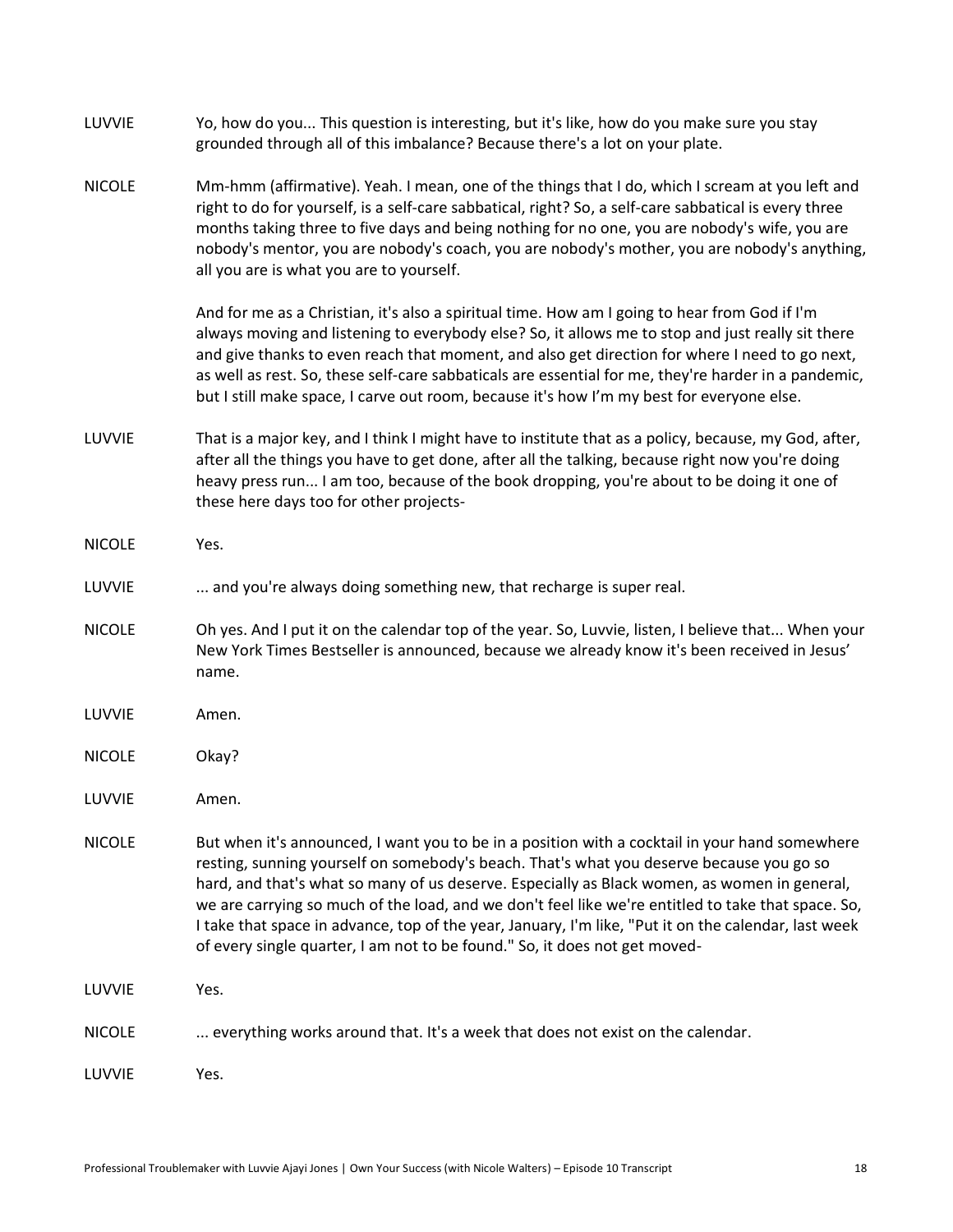| <b>NICOLE</b> | Don't even book anything, it doesn't exist.                                                                                                                                                                                                                                                                                                                                                                                                                                                                                                                                                                                                                                                                   |
|---------------|---------------------------------------------------------------------------------------------------------------------------------------------------------------------------------------------------------------------------------------------------------------------------------------------------------------------------------------------------------------------------------------------------------------------------------------------------------------------------------------------------------------------------------------------------------------------------------------------------------------------------------------------------------------------------------------------------------------|
| LUVVIE        | Major keys. I got to do that. I've got to do that. Because I'm like, "Oh my God, I'm tired of<br>people."                                                                                                                                                                                                                                                                                                                                                                                                                                                                                                                                                                                                     |
| <b>NICOLE</b> | It's not too late.                                                                                                                                                                                                                                                                                                                                                                                                                                                                                                                                                                                                                                                                                            |
| LUVVIE        | You're building wealth, how are you-                                                                                                                                                                                                                                                                                                                                                                                                                                                                                                                                                                                                                                                                          |
| <b>NICOLE</b> | Yes.                                                                                                                                                                                                                                                                                                                                                                                                                                                                                                                                                                                                                                                                                                          |
| LUVVIE        | And a lot of those of us who are visible, prominent, forever students, who are living on social<br>and building our lives and wealth and everything, it looks glamorous. For you, what is the thing<br>that keeps you moving through it, because we're now in rarefied air?                                                                                                                                                                                                                                                                                                                                                                                                                                   |
| <b>NICOLE</b> | Am I in rarefied I still go to Walmart. I'm like, "Am I rarefied air? Am I?                                                                                                                                                                                                                                                                                                                                                                                                                                                                                                                                                                                                                                   |
| LUVVIE        | No, Nicole will have on a Walmart t-shirt-                                                                                                                                                                                                                                                                                                                                                                                                                                                                                                                                                                                                                                                                    |
| <b>NICOLE</b> | I sure will.                                                                                                                                                                                                                                                                                                                                                                                                                                                                                                                                                                                                                                                                                                  |
| LUVVIE        | And some Balenciaga slides because versatility. Versatility, you hear me?                                                                                                                                                                                                                                                                                                                                                                                                                                                                                                                                                                                                                                     |
| <b>NICOLE</b> | Because high-low fabulous.                                                                                                                                                                                                                                                                                                                                                                                                                                                                                                                                                                                                                                                                                    |
| LUVVIE        | High-low.                                                                                                                                                                                                                                                                                                                                                                                                                                                                                                                                                                                                                                                                                                     |
| <b>NICOLE</b> | Category is [inaudible 00:37:19]. That's me. No, it's true. I've never been one, and I always I<br>think that that's Speaking of more trouble causing, I've never been one to take pictures in my<br>closet, surrounded by bags or things like that. You won't catch me laid out on top of a<br>Lamborghini. You won't catch me with five or six cars in front of-                                                                                                                                                                                                                                                                                                                                            |
| LUVVIE        | Correct.                                                                                                                                                                                                                                                                                                                                                                                                                                                                                                                                                                                                                                                                                                      |
| <b>NICOLE</b> | I live a debt-free life. And not only is my life debt free, but it's never been on loans, and it's<br>never been on cards. And on top of that, my business has seven figures in working capital, that's<br>money in the bank to pay my business. So, I am my own bank. So, these are the things that, for<br>me, at least, in terms of humility, I'm never subject to trying to impress others, or subject to<br>what other people's expectations are, and the Bible talks about this. It talks about not being in<br>debt, because in debt isn't just to the bank or the people you own, but it's also in debt to<br>society's images and perspectives, and certain styles of marketing, and all that stuff. |
|               | So, yeah, it can be uncomfortable to hear, but the truth is, don't you want to have the freedom<br>to be able to be yourself and feel consistent in that? And that comes with living your life and<br>building your wealth a certain way. So, doing that, it meant that I drove a car with 90,000 miles<br>on it with a million dollars in the bank. I had a car with 90,000 miles on it and some check engine<br>lights, because it still went, okay? That Honda started up, okay? And I was going to drive it, and I                                                                                                                                                                                        |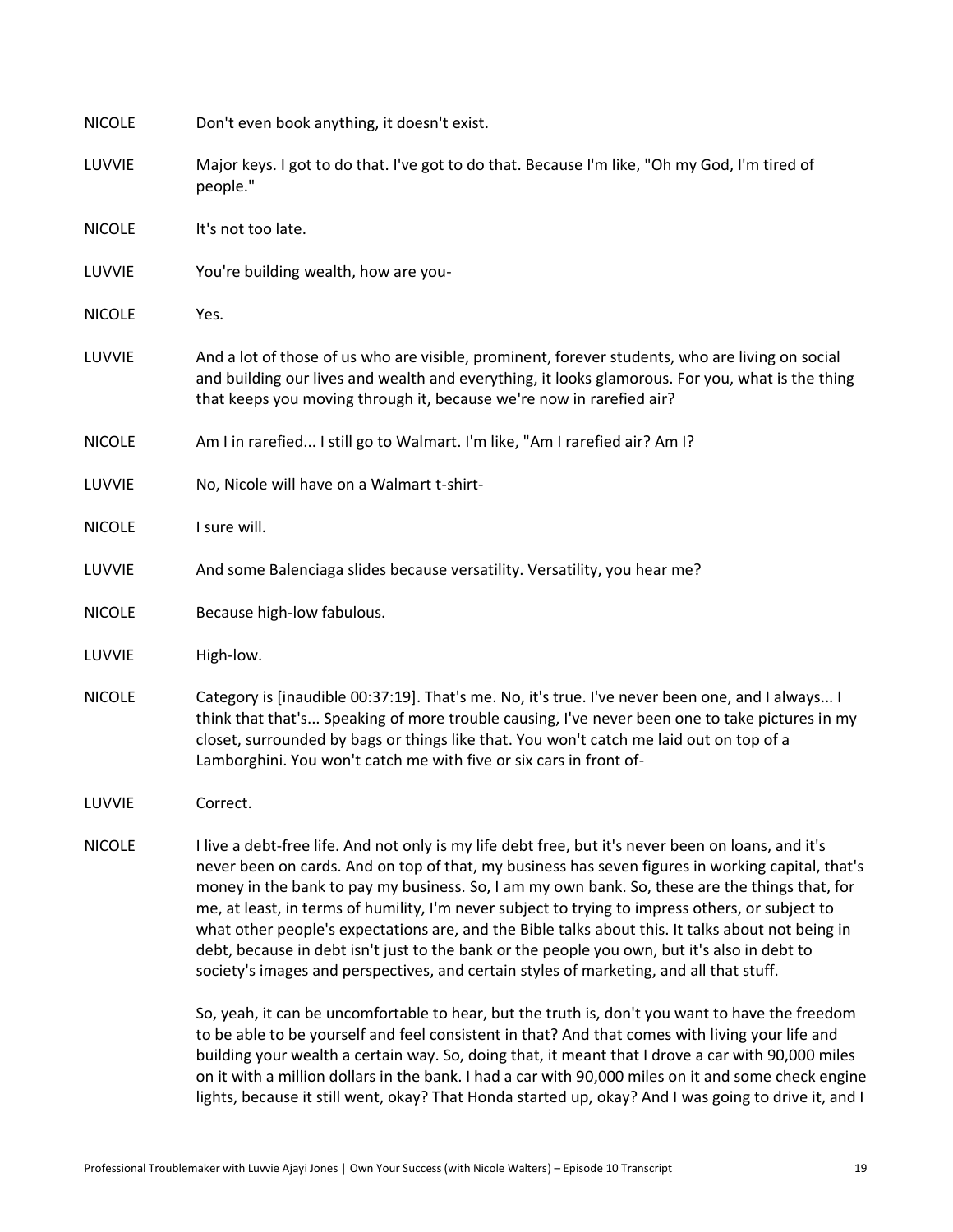was okay with it. And it meant saying, "Okay, my roof needs done, but what am I going to do first?" I made decisions and I still do.

And I just want to be part of that narrative. And I know that it challenges some people, because it's uncomfortable and it's not popular, but that's the narrative that I hope I can drive in the future, is that there's humility and pride that comes with knowing that your life is truly secured, and it's something you can pass on to future generations.

LUVVIE And how do you make sure you are always operating from the place of abundance, not scarcity?

- NICOLE Oh, wow. I mean, I still feel moments of scarcity, I still worry, where I'll say, "If I don't do this, what will happen? Or couldn't I push myself to get one more interview in." Or things like that. It does happen, but part of that is also who I surround myself with. I've got people around me that are constantly examples of more to come. So, I mean, I remember, Luvvie, when your book first came out, and people are still talking about it because it was that great of a book. And not to mention that the people around you... I mean, people celebrated you as if that was the only book you wrote, you know what I mean? I read both, the second one is better, you know what I mean?
- LUVVIE Yes, facts.
- NICOLE That the second one is better, and guess what? The third one, the fourth one, and when you hit 70, 80, there's going to be a memoir, okay? That is going to be a movie-
- LUVVIE Amen.
- NICOLE ... that's going to be Oscar winning. We're trying to EGOT out here, the Emmy-
- LUVVIE Yes,
- NICOLE ... the Grammy, the Oscar, the Tony, so knowing this, right? Knowing this, it's just important to have the right people around you that will always say, "Look, there's so much more to come, be excellent where you are, and be sure that everything that God has for you, you will receive."
- LUVVIE That's a gem. That's a gem. And people don't realize, Nicole is one of my village members, okay?
- NICOLE [crosstalk 00:40:38] Stay in the text, come on, you can do this. This is going to be great. How can I help? Bother me-
- LUVVIE She is-
- NICOLE Bother me please.
- LUVVIE She literally will tell me to bother her. And you've been one of the people who've reminded me and inspired me to ask for more, in terms of, a lot of us will do this isolated. A lot of what we're going through, we don't have people who we can go to that's like, "What's the way to get through this thing?"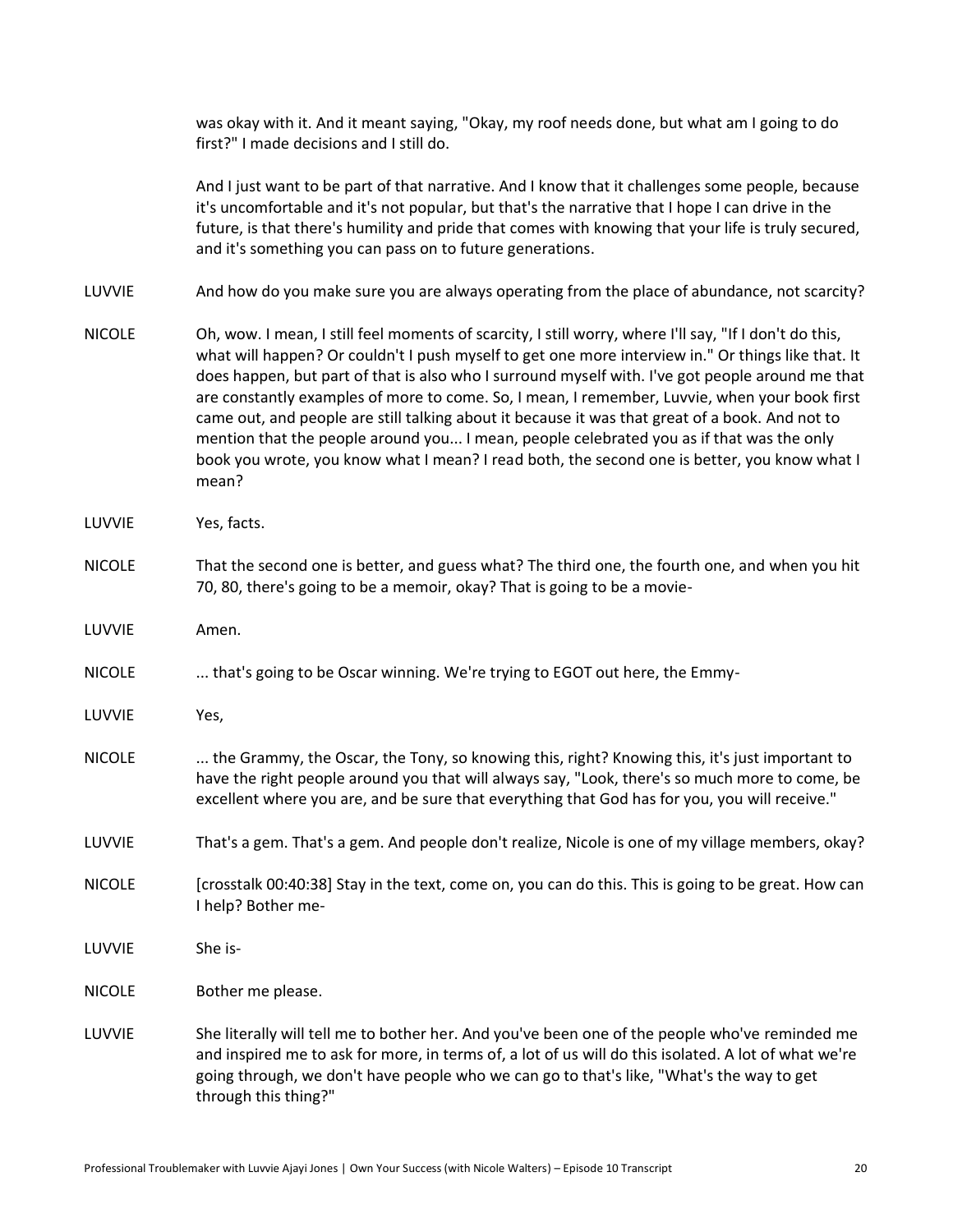| <b>NICOLE</b> | No, it's true.                                                                                                                                                                                                                                                                                                                                                                                                                                                                                                                                                                                                                                                                                                                                                                                                                                                                                                                                                                                                                                                                                                                                                                                                                                                                                                                                                                                                                                                                                                                                                                                                                                                                                                                                                                                                                                 |
|---------------|------------------------------------------------------------------------------------------------------------------------------------------------------------------------------------------------------------------------------------------------------------------------------------------------------------------------------------------------------------------------------------------------------------------------------------------------------------------------------------------------------------------------------------------------------------------------------------------------------------------------------------------------------------------------------------------------------------------------------------------------------------------------------------------------------------------------------------------------------------------------------------------------------------------------------------------------------------------------------------------------------------------------------------------------------------------------------------------------------------------------------------------------------------------------------------------------------------------------------------------------------------------------------------------------------------------------------------------------------------------------------------------------------------------------------------------------------------------------------------------------------------------------------------------------------------------------------------------------------------------------------------------------------------------------------------------------------------------------------------------------------------------------------------------------------------------------------------------------|
| LUVVIE        | Because many of us didn't come from really rich parents.                                                                                                                                                                                                                                                                                                                                                                                                                                                                                                                                                                                                                                                                                                                                                                                                                                                                                                                                                                                                                                                                                                                                                                                                                                                                                                                                                                                                                                                                                                                                                                                                                                                                                                                                                                                       |
| <b>NICOLE</b> | That's right.                                                                                                                                                                                                                                                                                                                                                                                                                                                                                                                                                                                                                                                                                                                                                                                                                                                                                                                                                                                                                                                                                                                                                                                                                                                                                                                                                                                                                                                                                                                                                                                                                                                                                                                                                                                                                                  |
| LUVVIE        | We didn't come from parents who had their own companies. So, we're building the life that we<br>want to see as we're going along. So, to have people like you next to me, it's so cool to get be<br>like, "Okay, question, about this big dollar thing." Does that make sense?                                                                                                                                                                                                                                                                                                                                                                                                                                                                                                                                                                                                                                                                                                                                                                                                                                                                                                                                                                                                                                                                                                                                                                                                                                                                                                                                                                                                                                                                                                                                                                 |
| <b>NICOLE</b> | Right.                                                                                                                                                                                                                                                                                                                                                                                                                                                                                                                                                                                                                                                                                                                                                                                                                                                                                                                                                                                                                                                                                                                                                                                                                                                                                                                                                                                                                                                                                                                                                                                                                                                                                                                                                                                                                                         |
| LUVVIE        | And being able to have that real transparent conversation. For you, what role has your village<br>played in your success, in your life right now?                                                                                                                                                                                                                                                                                                                                                                                                                                                                                                                                                                                                                                                                                                                                                                                                                                                                                                                                                                                                                                                                                                                                                                                                                                                                                                                                                                                                                                                                                                                                                                                                                                                                                              |
| <b>NICOLE</b> | Well, I've been really blessed because I keep a tight circle, so the people in my circle are people<br>who reflect the integrity and values that I have. So, you're not going to have me I wouldn't ask<br>someone to So, I'm working on my book now and Just to keep letting you guys know exactly<br>the type of person Luvvie is. Luvvie knew that I was working on my book, and Luvvie is like, "If<br>you need help, you better ask me. Don't act like you can't. This is what I do well. This is my<br>place. You want to tell me about numbers? I'm going to tell you about this book." So, I'm just<br>letting you know that it's true, if you have the right people in your circle, they'll act like that first,<br>and then two, also making sure that they have a life that's important.<br>So, Luvvie is very private about her personal life, and she cherishes her family. It's not just a,<br>"Oh, I have a family and it's important." It's not just marketing, she cherishes the people that are<br>close to her. And so, that is someone I can take advice from, because that's a value for me. And I<br>think too often when we think about, "Oh, all these mentors, all these things," we look at maybe<br>the singular thing that they've done that appeals to us, instead of realizing that the ancillary<br>things, all the things that are around it, also are relevant.<br>Because if somebody out there is a billionaire, but they have a crap marriage, or somebody out<br>there is a billionaire, but their kids all hate them, then you want to be really careful about doing<br>what they did to get their billion dollars, if having a good marriage and having great kids Give<br>me 500 million and a happy marriage and kids, and you can keep that other 500 million. I don't<br>need that type of billion. |
| LUVVIE        | Amen.                                                                                                                                                                                                                                                                                                                                                                                                                                                                                                                                                                                                                                                                                                                                                                                                                                                                                                                                                                                                                                                                                                                                                                                                                                                                                                                                                                                                                                                                                                                                                                                                                                                                                                                                                                                                                                          |
| <b>NICOLE</b> | Not all money is good money, and not all money is God money. So, when you're building your<br>community, make sure you're surrounded by those types of people, and, Luvvie, you're that for<br>me, for sure.                                                                                                                                                                                                                                                                                                                                                                                                                                                                                                                                                                                                                                                                                                                                                                                                                                                                                                                                                                                                                                                                                                                                                                                                                                                                                                                                                                                                                                                                                                                                                                                                                                   |
| LUVVIE        | Not all money is good money, and not all money is God money, and not all money is your<br>money.                                                                                                                                                                                                                                                                                                                                                                                                                                                                                                                                                                                                                                                                                                                                                                                                                                                                                                                                                                                                                                                                                                                                                                                                                                                                                                                                                                                                                                                                                                                                                                                                                                                                                                                                               |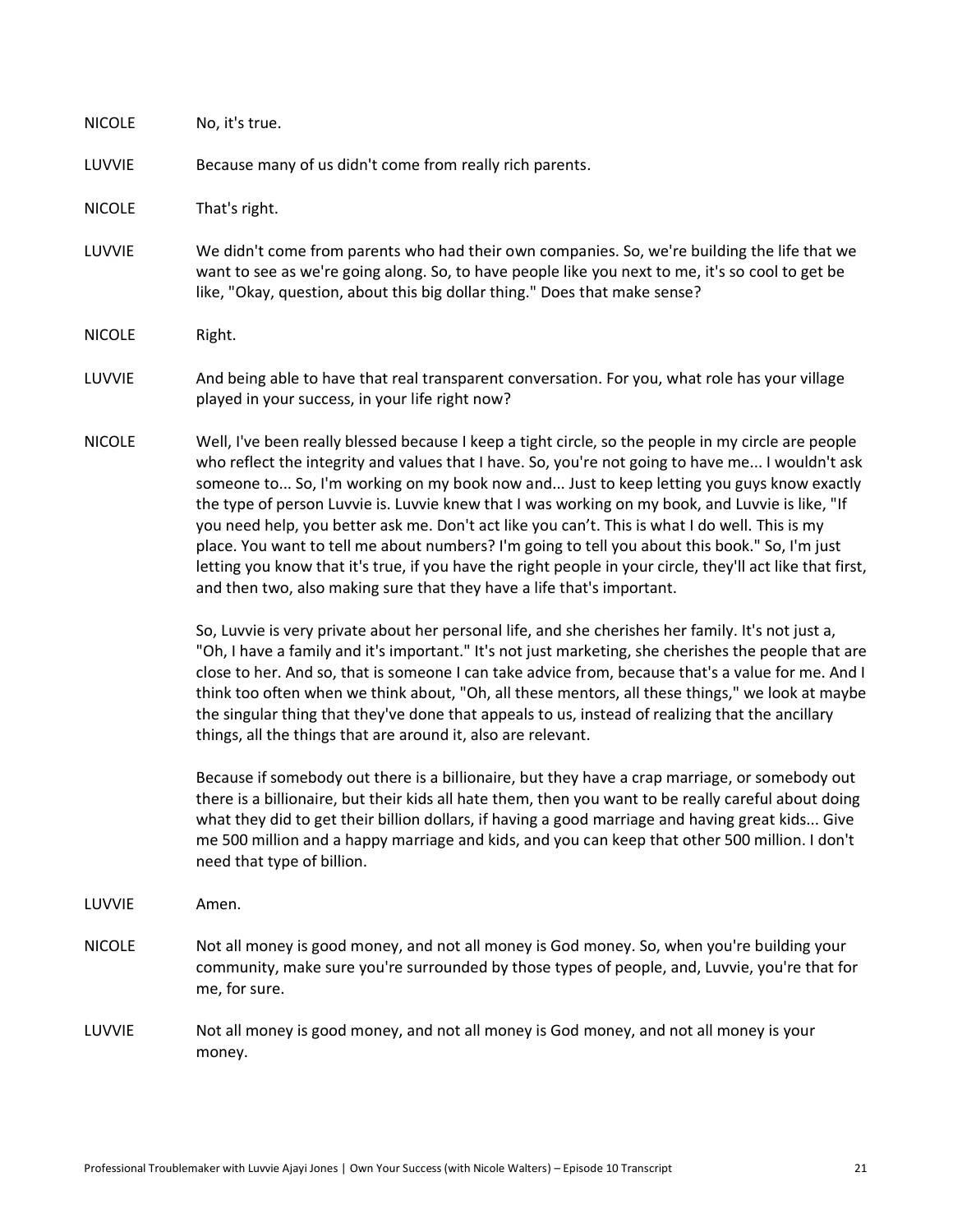| <b>NICOLE</b> | Yes. Listen. Be willing to say no. People don't say no, they think they got to say yes to every<br>dollar. I love saying no, it's my favorite. I built up my money so I can say no all day. People come<br>in with sponsor deals, and I'm like, "No."                                                                                                                                                                                                                                                                                                                                                                                                                                                                 |
|---------------|-----------------------------------------------------------------------------------------------------------------------------------------------------------------------------------------------------------------------------------------------------------------------------------------------------------------------------------------------------------------------------------------------------------------------------------------------------------------------------------------------------------------------------------------------------------------------------------------------------------------------------------------------------------------------------------------------------------------------|
| LUVVIE        | No.                                                                                                                                                                                                                                                                                                                                                                                                                                                                                                                                                                                                                                                                                                                   |
| <b>NICOLE</b> | People come to me like, "Let's do a collaboration." It's a no, oh, my gosh, nos, collective nos. I<br>don't work with just anybody, I don't claim just anybody, and it's because I want to be like<br>Oprah. I want my name to change stock markets. And the way that that happens is if you think<br>about that in advance. You can't lend your name to anyone else, it's the most valuable thing<br>about me, not my business knowledge, not my bank account, but my integrity and my name.                                                                                                                                                                                                                         |
| <b>NICOLE</b> | Amen.                                                                                                                                                                                                                                                                                                                                                                                                                                                                                                                                                                                                                                                                                                                 |
| LUVVIE        | And so, that's the thing that I cherish and protect more than anything else, especially with<br>alignment with mentors, friends, you name it. Yes. Who are you in conversation with? I'm very<br>specific about that. I stopped doing panels, Nicole.                                                                                                                                                                                                                                                                                                                                                                                                                                                                 |
| <b>NICOLE</b> | Listen, because-                                                                                                                                                                                                                                                                                                                                                                                                                                                                                                                                                                                                                                                                                                      |
| LUVVIE        | [crosstalk 00:44:00].                                                                                                                                                                                                                                                                                                                                                                                                                                                                                                                                                                                                                                                                                                 |
| <b>NICOLE</b> | Well, I ask-                                                                                                                                                                                                                                                                                                                                                                                                                                                                                                                                                                                                                                                                                                          |
| LUVVIE        | [crosstalk 00:44:01].                                                                                                                                                                                                                                                                                                                                                                                                                                                                                                                                                                                                                                                                                                 |
| <b>NICOLE</b> | I'm like, "I can't do it. Who all going to be there?" Who all going to be there?                                                                                                                                                                                                                                                                                                                                                                                                                                                                                                                                                                                                                                      |
| LUVVIE        | Who all going to be there?                                                                                                                                                                                                                                                                                                                                                                                                                                                                                                                                                                                                                                                                                            |
| <b>NICOLE</b> | Has a whole new meaning. It's not just about the cookout anymore, it's about who else is going<br>to be there? And what people don't know sometimes, because we always keep it real on this<br>podcast, is half the people on your panel that are saying they're seven figure earners, they've<br>come to me knocking at my door asking how they can cross six figures. So, you're here thinking<br>that you are learning from the best of the best And they may have great advice, but I've<br>literally been invited to panels with people who I've paid their rent, Luvvie. They've come to me<br>and asked me to pay their rent because they did not have funds. And then, they took a year to<br>get back to me. |
|               | So, it's one of those things where it's like, this space is super tiny, I have worked with more<br>people than they know, but I'm head down focused on what I'm doing, but be proud of your no,<br>because your no is going to be your biggest protector sometimes.                                                                                                                                                                                                                                                                                                                                                                                                                                                   |
| LUVVIE        | There were a few gems in there, and the piece about the name is especially important. If you<br>have \$0 in the bank, but your name stands up-                                                                                                                                                                                                                                                                                                                                                                                                                                                                                                                                                                        |
| <b>NICOLE</b> | Yes.                                                                                                                                                                                                                                                                                                                                                                                                                                                                                                                                                                                                                                                                                                                  |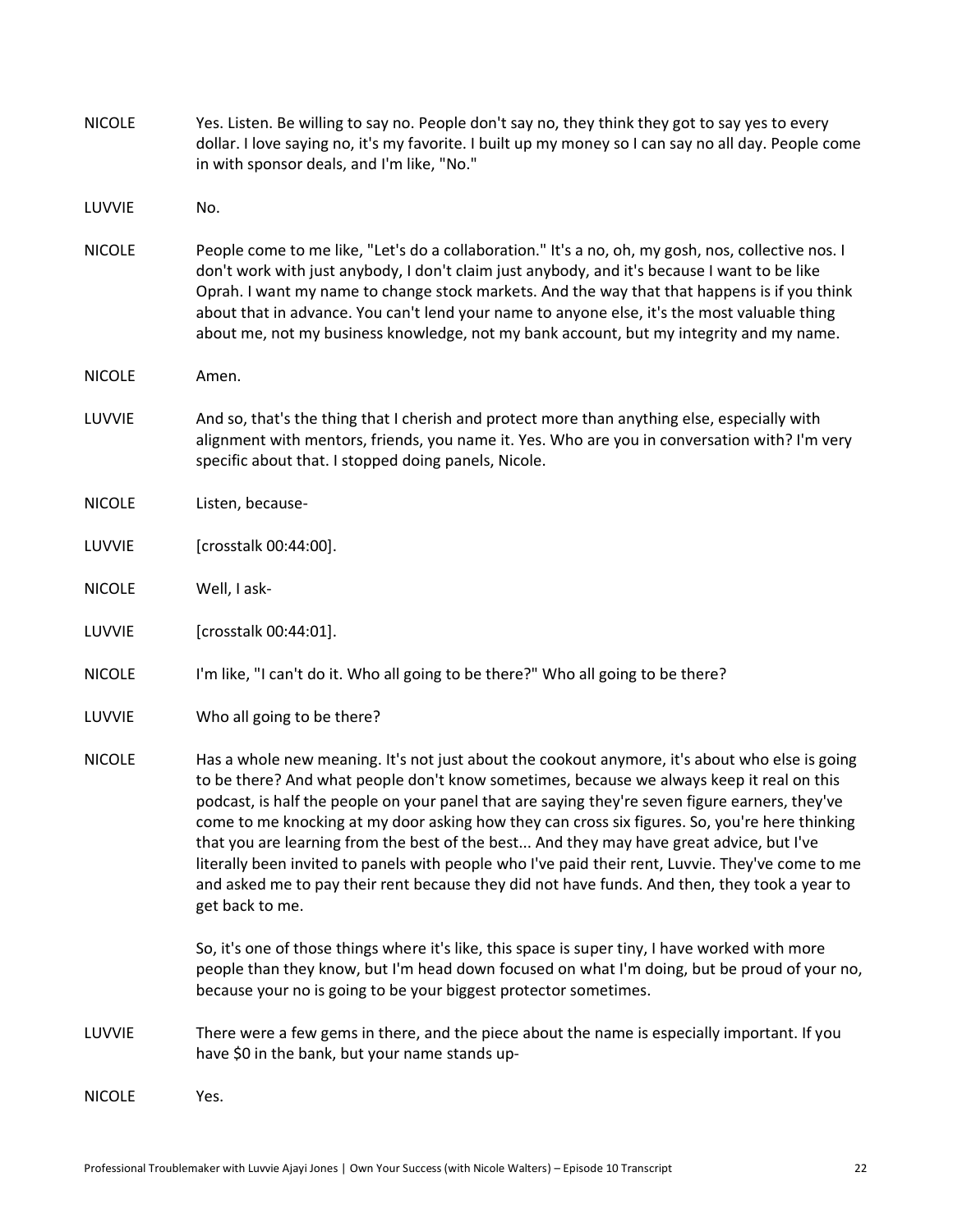| LUVVIE        | you have everything you need.                                                                                                                                                                                                                                                                                                                                                                                                                                                                                                                                                                                                                                                                                                                                                                                                                  |
|---------------|------------------------------------------------------------------------------------------------------------------------------------------------------------------------------------------------------------------------------------------------------------------------------------------------------------------------------------------------------------------------------------------------------------------------------------------------------------------------------------------------------------------------------------------------------------------------------------------------------------------------------------------------------------------------------------------------------------------------------------------------------------------------------------------------------------------------------------------------|
| <b>NICOLE</b> | You will always make money.                                                                                                                                                                                                                                                                                                                                                                                                                                                                                                                                                                                                                                                                                                                                                                                                                    |
| LUVVIE        | Always go make money. You can always ask somebody for money and they'll give it to you<br>without question, and that's where the trust comes in. And you know where I really like What<br>really kind of quantified that thing for me was <b>#ShareTheMicNow</b> .                                                                                                                                                                                                                                                                                                                                                                                                                                                                                                                                                                             |
| <b>NICOLE</b> | Yes. Yes.                                                                                                                                                                                                                                                                                                                                                                                                                                                                                                                                                                                                                                                                                                                                                                                                                                      |
| LUVVIE        | Can I tell you? That experience changed my life in ways that I'm not even sure I've processed<br>yet.                                                                                                                                                                                                                                                                                                                                                                                                                                                                                                                                                                                                                                                                                                                                          |
| <b>NICOLE</b> | I'm so grateful to you, Luvvie, by the way, so people know, and I'm going to say it out loud, say it<br>on a platform. Luvvie invited me to that opportunity, that was something that And you don't<br>even know about the back end, let me tell you the backend. You want to hear how God used<br>you?                                                                                                                                                                                                                                                                                                                                                                                                                                                                                                                                        |
| LUVVIE        | Let me see.                                                                                                                                                                                                                                                                                                                                                                                                                                                                                                                                                                                                                                                                                                                                                                                                                                    |
| <b>NICOLE</b> | So, Luvvie invited me to the #ShareTheMicNow Campaign, and at the time, I was like, "I'm really<br>busy, I'm scared, and all these people are fancy." You know what I mean? I'm a regular person.<br>And Luvvie is like, "Stop playing, come on." And it was one of those times, you're listening to<br>people, how they see you versus how you see yourself. I fought the fear, I overcame the<br>imposter syndrome, just like it says to do in Professional Troublemaker, and I said, "Yes." Well,<br>being on that campaign, the person I was partnered with, Hilarie Burton, became a really good<br>friend of mine. And she was on One Tree Hill, she had all these shows, and she's still doing<br>amazing work. She's on The Walking Dead now.<br>Well, she partnered me with a management team that partnered me with CAA as my agent, |
|               | within a month of #ShareTheMicNow, I had every single major agency in Hollywood sitting down<br>for meetings with me to sign me as a client. So, if I had not done #ShareTheMicNow, I don't<br>know If I hadn't said yes in that one moment where I didn't feel like I was ready, I would not<br>have had the team to help me do this very TV show. So, Luvvie, God used you.                                                                                                                                                                                                                                                                                                                                                                                                                                                                  |
| LUVVIE        | Did you see my mouth has dropped?                                                                                                                                                                                                                                                                                                                                                                                                                                                                                                                                                                                                                                                                                                                                                                                                              |
| <b>NICOLE</b> | I know. I'm telling you, people, buy the book. If you can't have a Luvvie, you better get this book,<br>you know what I mean? You better get this book-                                                                                                                                                                                                                                                                                                                                                                                                                                                                                                                                                                                                                                                                                        |
| LUVVIE        | Nicole-                                                                                                                                                                                                                                                                                                                                                                                                                                                                                                                                                                                                                                                                                                                                                                                                                                        |
| <b>NICOLE</b> | and watch the show, because it's an example of what the outcome can be, if you just say yes.                                                                                                                                                                                                                                                                                                                                                                                                                                                                                                                                                                                                                                                                                                                                                   |
| LUVVIE        | Ooh.                                                                                                                                                                                                                                                                                                                                                                                                                                                                                                                                                                                                                                                                                                                                                                                                                                           |
| <b>NICOLE</b> | Mm-hmm (affirmative).                                                                                                                                                                                                                                                                                                                                                                                                                                                                                                                                                                                                                                                                                                                                                                                                                          |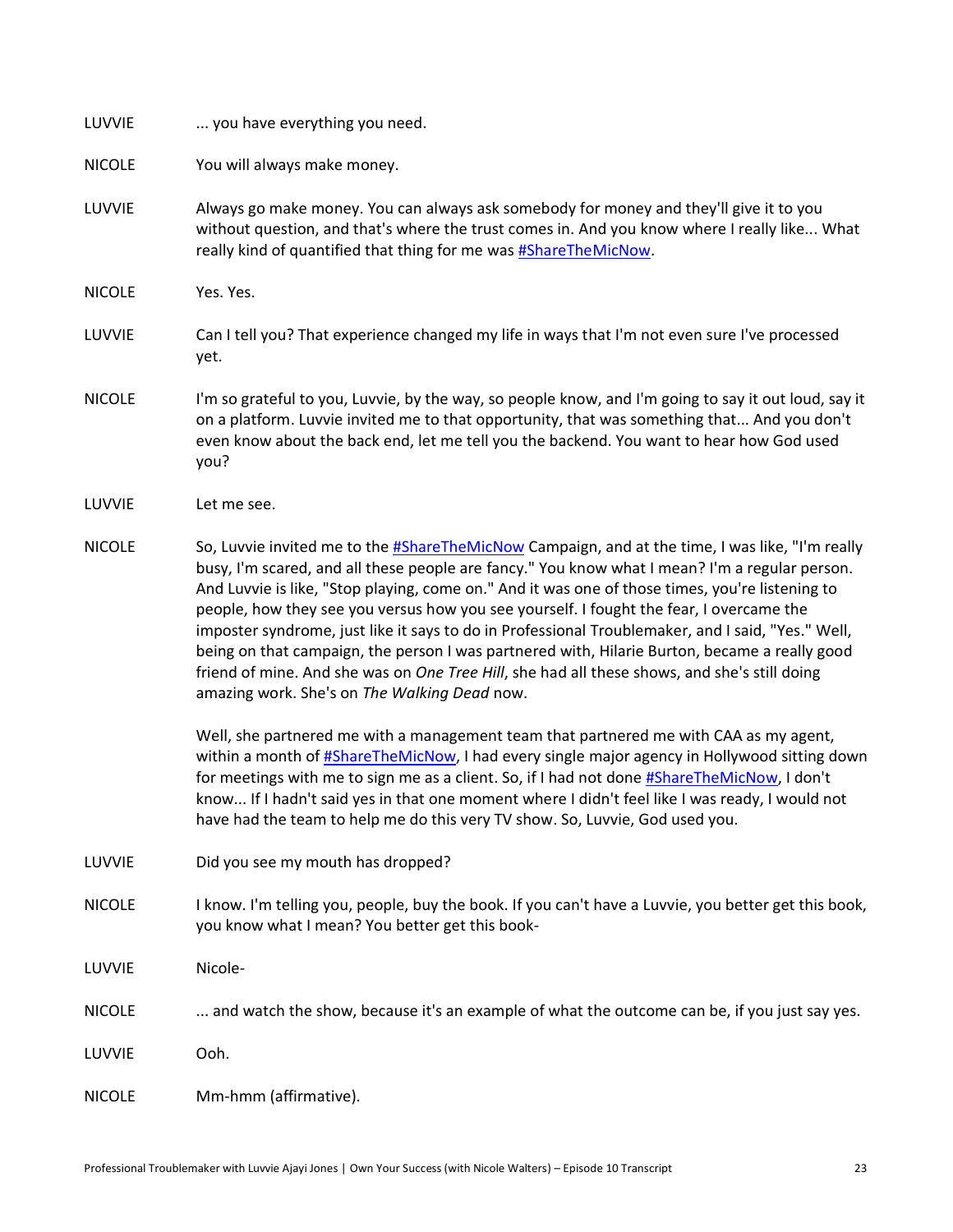| LUVVIE        | Listen-                                                                                                                                                                                                                                                                                                                                                                                          |
|---------------|--------------------------------------------------------------------------------------------------------------------------------------------------------------------------------------------------------------------------------------------------------------------------------------------------------------------------------------------------------------------------------------------------|
| <b>NICOLE</b> | It all comes together.                                                                                                                                                                                                                                                                                                                                                                           |
| LUVVIE        | I didn't know that.                                                                                                                                                                                                                                                                                                                                                                              |
| <b>NICOLE</b> | Yes.                                                                                                                                                                                                                                                                                                                                                                                             |
| LUVVIE        | I'm blown. I'm blown.                                                                                                                                                                                                                                                                                                                                                                            |
| <b>NICOLE</b> | Yes. Yes.                                                                                                                                                                                                                                                                                                                                                                                        |
| LUVVIE        | And let me tell you how you actually presented that opportunity. So, first of all,<br>#ShareTheMicNow blew my mind because it was a massive experiment for us. It was this wild<br>We were just like, "Let's try it."                                                                                                                                                                            |
| <b>NICOLE</b> | Yeah, see what happens.                                                                                                                                                                                                                                                                                                                                                                          |
| LUVVIE        | We thought we'd get 10 people to agree. This idea that we got June 2nd, that we executed June<br>10th, end up with 108 people-                                                                                                                                                                                                                                                                   |
| <b>NICOLE</b> | [crosstalk 00:47:29].                                                                                                                                                                                                                                                                                                                                                                            |
| LUVVIE        | who said yes to us without question, that's the part that was crazy. We were like, "Hey, we<br>want to do this thing where we're going to pair you, white person, with you, Black person. You<br>all don't know each other, but you don't even know who you're going to end up getting, just<br>trust us. And you all were like, "Okay." You all asked no questions. The only question was like- |
| <b>NICOLE</b> | And total discretion. Total discretion, total confidentiality, total leaning in and trust. It was<br>unbelievable, unbelievable.                                                                                                                                                                                                                                                                 |
| LUVVIE        | Everything about it was unbelievable. The fact that a lot of the people we paired together are<br>doing things together-                                                                                                                                                                                                                                                                         |
| <b>NICOLE</b> | Still.                                                                                                                                                                                                                                                                                                                                                                                           |
| LUVVIE        | that we will find out after Some people became besties, some people are like, "Oh, we<br>FaceTime every time, we've done business together."                                                                                                                                                                                                                                                     |
| <b>NICOLE</b> | Absolutely.                                                                                                                                                                                                                                                                                                                                                                                      |
| LUVVIE        | So, to hear this Hilarie story, you and Hilarie Burton?                                                                                                                                                                                                                                                                                                                                          |
| <b>NICOLE</b> | Oh yeah. Yeah. I mean, it's tremendous. And when I tell you So, I know all things about<br>business, right? So, my company, I could run it all day. I am not Hollywood, do you know what I<br>mean?                                                                                                                                                                                              |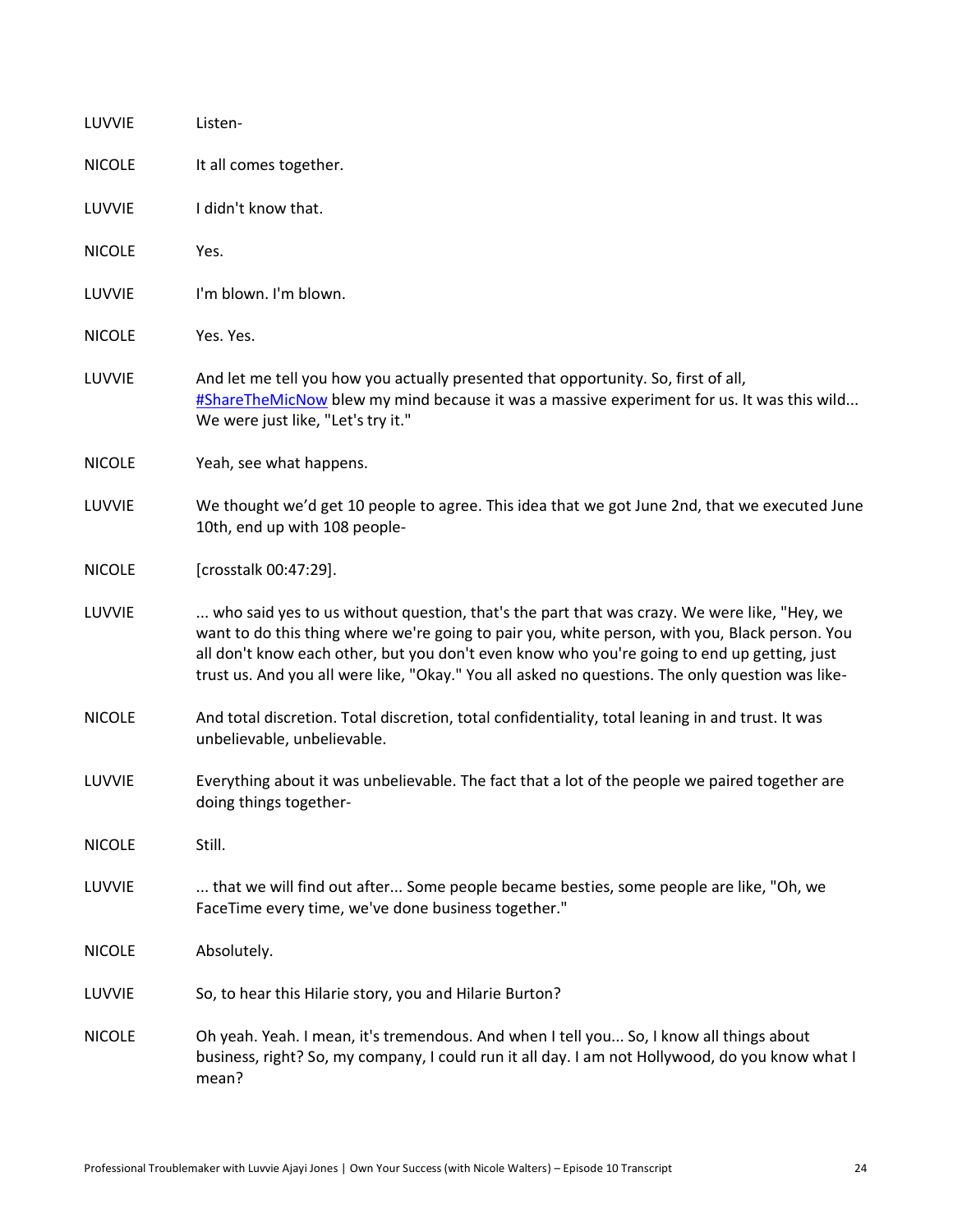LUVVIE Right.

- NICOLE Anyone who meets me knows I'm like this in person, Luvvie, I'm like this in... I'm a mess, I'm a joker, I like to have fun.
- LUVVIE That's all we do.
- NICOLE That's all we do. So, when it came time... There's still a way that this world is played though. You need an agent, you need a manager, you need all these things. And understand that God is inserting people in your life now that are going to give you the tools for the things you are meant to accomplish later. And, Luvvie, when I met you... My gosh, I'll never forget the first time I met you. This is a Luvvie appreciation podcast, in case you guys did not listen. The very first time I ever met you, I only met the back of you.

So, it was at the Coterie Retreat in New Orleans, you had just finished speaking... Your book had come out at that time, it was very, very popular, it's still is, the first book, and you had just finished doing a presentation, and I was headed in, and I remember thinking to myself, "Oh, I got to meet Luvvie because she's going to be here. And her book came out, I just want to tell her congratulations, whatever."

So, I get down there getting ready to do it, and all I see is you walking down the hall, right? Just walking down the hall and I see your back, and I'm like... I remember stopping in that moment and thinking to myself, "Should I just go stop her? Or should I go?" I had a fat moment where I was like, "Ah, she too far. She's too far me to run. I'm going to just let her go. I'm sure I'll see her again. [inaudible 00:49:38] I'm not going to run and sweat before my speech." But that was the first time I met you-

- LUVVIE Wow.
- NICOLE ... from the back, and sure enough, we met face to face later on in Cancun. So just various times, and having the boldness of being able to say like, "Look, I respect and admire you, Luvvie, I do, but I'm also out here doing good work also. And if there's something you've kept me in mind, if there's a way I can help you, let me know how I can help, because I'm there for you." And then, here we are. Ultimately, I didn't know that watching your back that day would end up leading to me having the right team to help me launch this show, which is getting so much traction. Every Thursday, people are going to be able to watch how I built this whole thing, but everybody's lent themselves to really making it happen. So, thank you, Luvvie.
- LUVVIE My God, I'm blown. This is like the... Oh my God, this podcast, I swear. Finding out. And I think that's also why we have to honor our calling and the random things, random ideas that we have-
- NICOLE I know.
- LUVVIE ... because you don't know what domino effect it will have, right?
- NICOLE Mm-hmm (affirmative) you never know.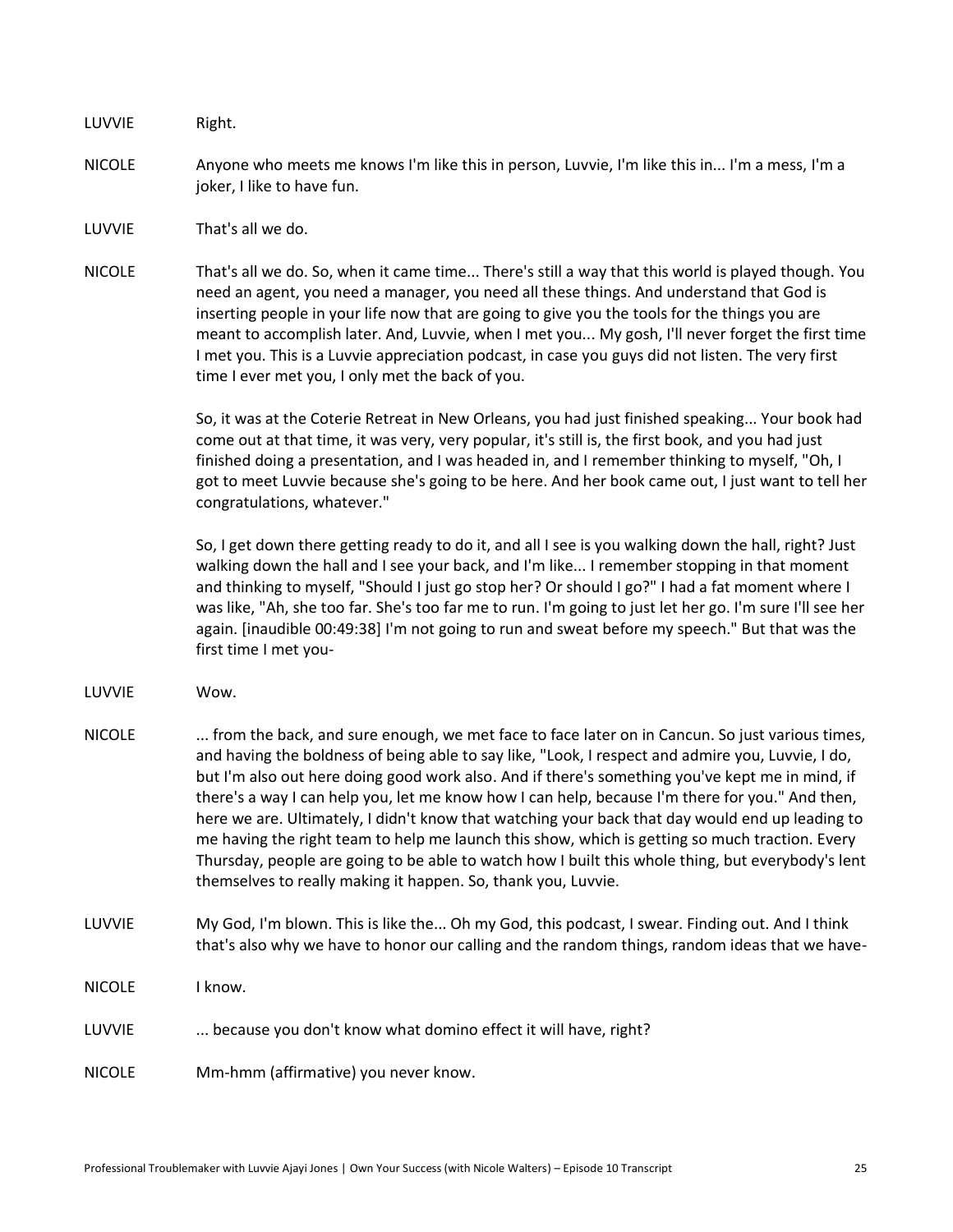| LUVVIE        | You also doing the thing that you are compelled to do is being placed, because you are being<br>used as a vessel to help somebody else, or help somebody point somebody else towards where<br>they're supposed to be.                                                                                                                                                                                                                                                                                                                                                                                                                                                                                                                                                                                                                                                 |
|---------------|-----------------------------------------------------------------------------------------------------------------------------------------------------------------------------------------------------------------------------------------------------------------------------------------------------------------------------------------------------------------------------------------------------------------------------------------------------------------------------------------------------------------------------------------------------------------------------------------------------------------------------------------------------------------------------------------------------------------------------------------------------------------------------------------------------------------------------------------------------------------------|
| <b>NICOLE</b> | Yes.                                                                                                                                                                                                                                                                                                                                                                                                                                                                                                                                                                                                                                                                                                                                                                                                                                                                  |
| LUVVIE        | And one of my favorite prayers is, let my helpers find me.                                                                                                                                                                                                                                                                                                                                                                                                                                                                                                                                                                                                                                                                                                                                                                                                            |
| <b>NICOLE</b> | Amen.                                                                                                                                                                                                                                                                                                                                                                                                                                                                                                                                                                                                                                                                                                                                                                                                                                                                 |
| LUVVIE        | And the other one is like, let me be able to receive their help.                                                                                                                                                                                                                                                                                                                                                                                                                                                                                                                                                                                                                                                                                                                                                                                                      |
| <b>NICOLE</b> | Yes, that part though. Please, Lord, check my ego, give me some humility so that I can say yes<br>when it happens.                                                                                                                                                                                                                                                                                                                                                                                                                                                                                                                                                                                                                                                                                                                                                    |
| LUVVIE        | So, I can say yes.                                                                                                                                                                                                                                                                                                                                                                                                                                                                                                                                                                                                                                                                                                                                                                                                                                                    |
| <b>NICOLE</b> | Absolutely.                                                                                                                                                                                                                                                                                                                                                                                                                                                                                                                                                                                                                                                                                                                                                                                                                                                           |
| LUVVIE        | Oh my God.                                                                                                                                                                                                                                                                                                                                                                                                                                                                                                                                                                                                                                                                                                                                                                                                                                                            |
| <b>NICOLE</b> | Yes.                                                                                                                                                                                                                                                                                                                                                                                                                                                                                                                                                                                                                                                                                                                                                                                                                                                                  |
| LUVVIE        | That just made my whole-                                                                                                                                                                                                                                                                                                                                                                                                                                                                                                                                                                                                                                                                                                                                                                                                                                              |
| <b>NICOLE</b> | [inaudible 00:51:17] I love it.                                                                                                                                                                                                                                                                                                                                                                                                                                                                                                                                                                                                                                                                                                                                                                                                                                       |
| LUVVIE        | I'm fed.                                                                                                                                                                                                                                                                                                                                                                                                                                                                                                                                                                                                                                                                                                                                                                                                                                                              |
| <b>NICOLE</b> | No, I mean, I love it. It's my joy because now, I get to use my gifts to lend it to other people, and<br>including you. My job is to fork money into people's bank accounts, so that they can put it<br>where it belongs. That's what I'm going to do. I can't dance, I can't sing I can cook, but I can't<br>do too many other things. So, my job is to put money into the banks of the people out there<br>who are capable of being so much more, and also giving an example while I do it, that it's<br>possible to do it imperfectly, to be a little messy, to be a mom who's trying to encompass it all,<br>and I think the show is the next frontier for that. People are going to see that every single<br>Thursday on USA Network at 10:30 PM Eastern, you're going to see what it looks like to do it all<br>imperfectly with laughter, and humor, and love. |
| LUVVIE        | And to do it being a dope Black woman-                                                                                                                                                                                                                                                                                                                                                                                                                                                                                                                                                                                                                                                                                                                                                                                                                                |
| <b>NICOLE</b> | Yes.                                                                                                                                                                                                                                                                                                                                                                                                                                                                                                                                                                                                                                                                                                                                                                                                                                                                  |
| LUVVIE        | who has this family she loves, I think being that it's a service, a form of service. Your life is a<br>form of service. And I think-                                                                                                                                                                                                                                                                                                                                                                                                                                                                                                                                                                                                                                                                                                                                  |
| <b>NICOLE</b> | Oh, jeez, thanks.                                                                                                                                                                                                                                                                                                                                                                                                                                                                                                                                                                                                                                                                                                                                                                                                                                                     |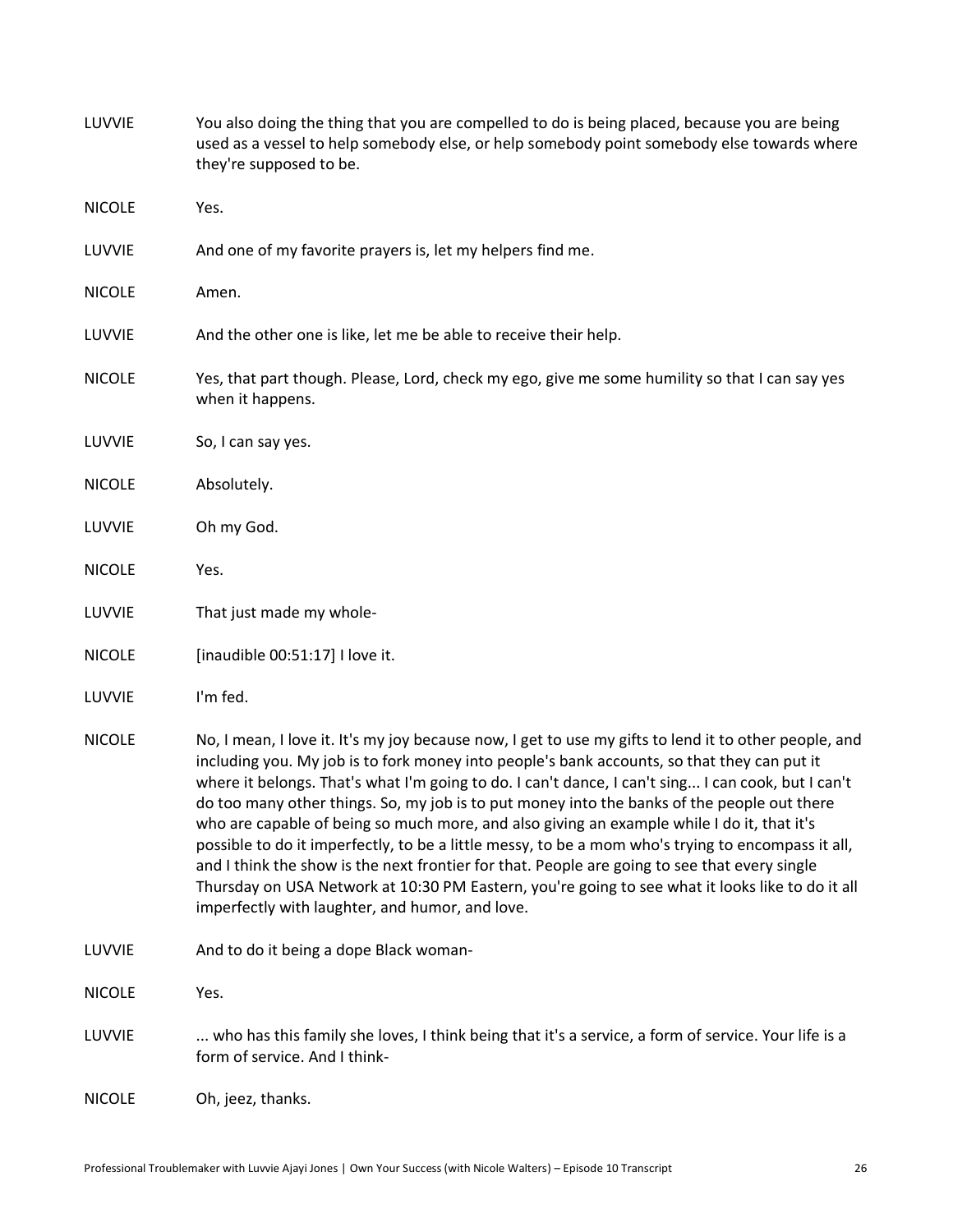| LUVVIE        | that in itself, just the way you show up without even doing it more than you were doing, is a<br>form of service, because now, somebody sees that it's possible, that this dark skin. Woman<br>Okay? We don't look like the ambiguous girl that's on TV-                       |
|---------------|--------------------------------------------------------------------------------------------------------------------------------------------------------------------------------------------------------------------------------------------------------------------------------|
| <b>NICOLE</b> | [crosstalk 00:52:32].                                                                                                                                                                                                                                                          |
| LUVVIE        | we look Black. You see us, you see Black.                                                                                                                                                                                                                                      |
| <b>NICOLE</b> | Look, I've got these African cheekbones, West African cheekbones.                                                                                                                                                                                                              |
| LUVVIE        | West African cheekbones.                                                                                                                                                                                                                                                       |
| <b>NICOLE</b> | Okay, you see them.                                                                                                                                                                                                                                                            |
| LUVVIE        | Okay? Now, people will get to watch this West African woman living her best most purpose-<br>driven life on television. It brings me so much joy. And that's why I'm always like, "Listen, we<br>exist as a form of service because we didn't have this. We didn't have this." |
| <b>NICOLE</b> | Absolutely.                                                                                                                                                                                                                                                                    |
| LUVVIE        | We have to create these people. We have to be these people, so somebody else knows this is<br>now possible.                                                                                                                                                                    |
| <b>NICOLE</b> | Absolutely.                                                                                                                                                                                                                                                                    |
| LUVVIE        | Which for me, I'm like, "Yo, Nicole, the brilliance" You know what I mean? The business, the<br>authenticity, and then you have the foolishness, it's a whole package. It's a whole package.                                                                                   |
| <b>NICOLE</b> | It's a whole package.                                                                                                                                                                                                                                                          |
| LUVVIE        | And then, the eyebrows, and the skin.                                                                                                                                                                                                                                          |
| <b>NICOLE</b> | I do what I can. I do what I can. Thank you, Luvvie.                                                                                                                                                                                                                           |
| LUVVIE        | The moisture, okay? The luxuriation. Okay, the moisture.                                                                                                                                                                                                                       |
| <b>NICOLE</b> | I love this. Listen, people are literally like, "We're tuning in for the gems, we're laughing, but<br>they're also like You guys are like, 'You're pretty.' 'No, you're pretty.' 'No, you're pretty.'"                                                                         |
| LUVVIE        | No, you're pretty.                                                                                                                                                                                                                                                             |
| <b>NICOLE</b> | "No, you're pretty. No, you're great. No, you're great." Listen, gas each other up, okay?                                                                                                                                                                                      |
| LUVVIE        | Why would we not? That's what I'm saying.                                                                                                                                                                                                                                      |
| <b>NICOLE</b> | Why would we not?                                                                                                                                                                                                                                                              |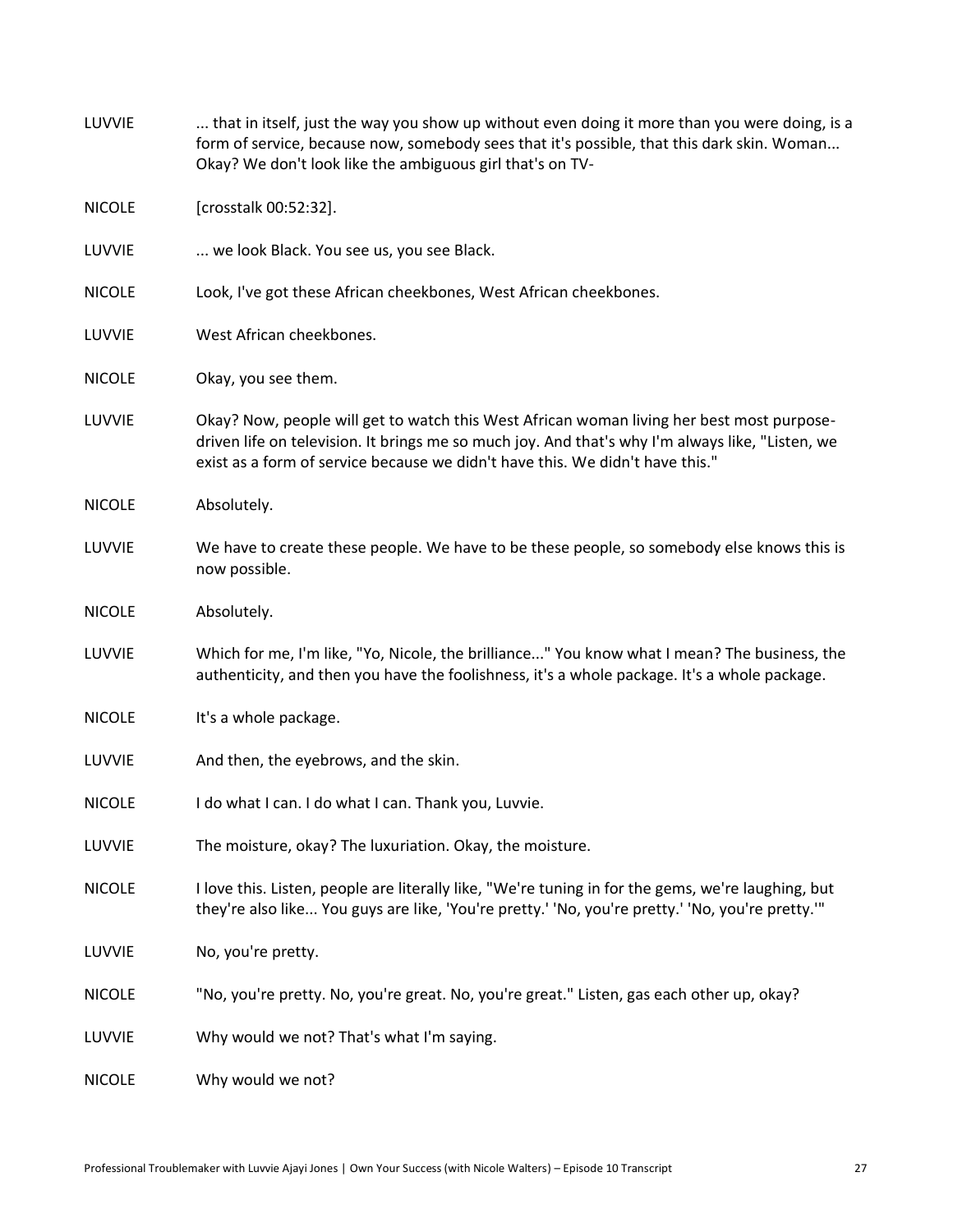- LUVVIE We can do it all. And honestly, how I pick the people I'm in conversation with, I literally, just be like, "I just want other people to hear the conversation I have with my friends." I basically just record the conversations I have with my friends, because this is how we would talk to each other when we're on the phone
- NICOLE Absolutely.
- LUVVIE ... on another Zoom with each other.
- NICOLE That's true. That's the truth. It's a fly on the wall to know that these... I think that what's great is the context, right? They recognize that, yeah, there is the uplifting stuff, there's the advice like, "Hey, no, get it together, get that vacation time, and make sure..." They hear that part, but I really hope that whenever people listen to your podcast with your friends, that they're also picking up that there's a lot of love there. And that it's authentic between strong, powerful, committed, educated women that were out here saying, "Look, we're going to be successful, and we're going to do it together."

So, I'm so grateful, I'm excited because, yeah, I got this show coming out, but your book is going to stand the test of times. I operate in seasons, but you are really operating in your legacy.

- LUVVIE Amen.
- NICOLE So, we're really excited to see what happens.
- LUVVIE Look, and we're going to watch "[She's the Boss](https://www.usanetwork.com/shes-the-boss)" -
- NICOLE Thank you.
- LUVVIE And listen, this book, madam, I'll be calling you to make sure you're on track with your book. Listen-
- NICOLE You see what happened? Be careful what you ask for. Be careful what you ask for.
- LUVVIE The world needs a Nicole Walters book, that book is going to be-
- NICOLE It's coming.
- LUVVIE ... ridiculous.
- NICOLE I mean, listen, Luvvie, honestly, the proposal is almost done, and this is... You're getting the exclusive, exclusive. And again, you're a part of it because I got my book agent because of the [#ShareTheMicNow](https://www.instagram.com/sharethemicnow/) [inaudible 00:55:12], and of course, doing the work ahead of time, because you can't write a book about nothing, right? But it's like, truly, you played an integral role in pivoting me and expediting me towards my purpose. So, I'm really excited. And hopefully, because you will remain on that list, in Jesus' name, a year from now, when my book comes out, it can nudge in right next to you.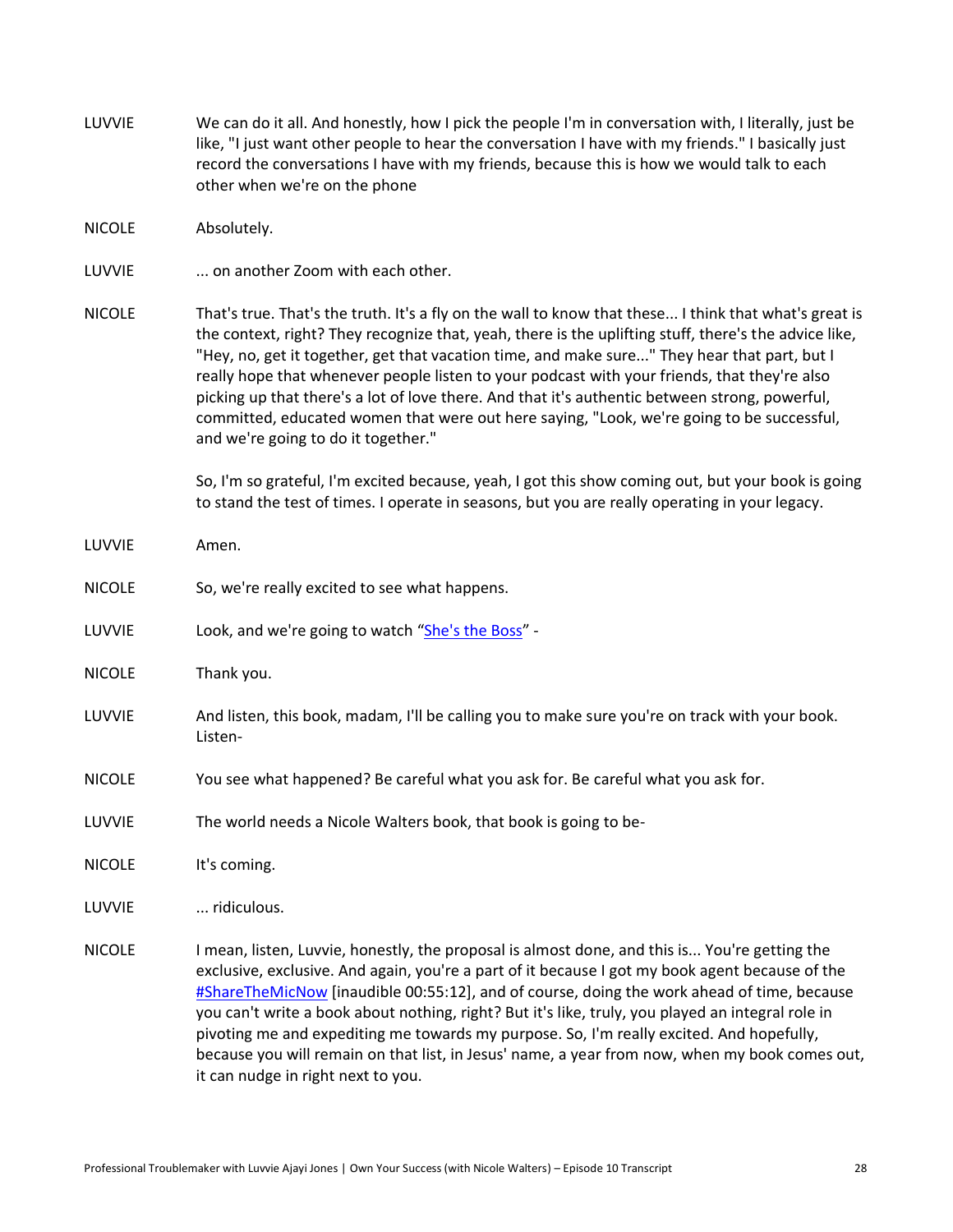| LUVVIE        | Come on-                                                                                                                                                                                                                                                                |
|---------------|-------------------------------------------------------------------------------------------------------------------------------------------------------------------------------------------------------------------------------------------------------------------------|
| <b>NICOLE</b> | So, we'll see. So, I'm hoping.                                                                                                                                                                                                                                          |
| LUVVIE        | knock me down a peg, okay? Your book will take the place of mine.                                                                                                                                                                                                       |
| <b>NICOLE</b> | We can switch week to week, one and two, one and two, one and two.                                                                                                                                                                                                      |
| LUVVIE        | Week to week, exactly. One and two. We got to switch.                                                                                                                                                                                                                   |
| <b>NICOLE</b> | They'll be like, "Eh, West African takeover."                                                                                                                                                                                                                           |
| LUVVIE        | It's true, it's happening, it's here. I'm so excited for it.                                                                                                                                                                                                            |
| <b>NICOLE</b> | [crosstalk 00:55:51].                                                                                                                                                                                                                                                   |
| LUVVIE        | I am so excited for it. So, you already answered my self-care question because you've talked<br>about the self-care sabbatical. Now my final question is, what do you consider being a<br>professional troublemaker?                                                    |
| <b>NICOLE</b> | Ooh, I think being a professional troublemaker, at least in my life, has always been being willing<br>to speak up with what may be the unpopular opinion, where you know that it's rooted in<br>integrity, rooted in values, and will push the collective good forward. |
| LUVVIE        | Yes,                                                                                                                                                                                                                                                                    |
| <b>NICOLE</b> | So, that is it. That's what it is for me all day, every day.                                                                                                                                                                                                            |
| LUVVIE        | Oh, look, drop the mic, drop the mic. Let the mic go, okay? Because Nicole has dropped it. She<br>said peppah dem with words and gems.                                                                                                                                  |
| <b>NICOLE</b> | [crosstalk 00:56:32].                                                                                                                                                                                                                                                   |
| LUVVIE        | Hey. No, thank you. You are somebody who I have such deep respect for.                                                                                                                                                                                                  |
| <b>NICOLE</b> | That's so sweet, Luvvie, thank you.                                                                                                                                                                                                                                     |
| LUVVIE        | I am so blessed. I feel-                                                                                                                                                                                                                                                |
| <b>NICOLE</b> | Thank you.                                                                                                                                                                                                                                                              |
| LUVVIE        | so grateful every day that God is like, "Let me bless you with-"                                                                                                                                                                                                        |
| <b>NICOLE</b> | Amazing.                                                                                                                                                                                                                                                                |
| LUVVIE        | "this team of dope people who are your soft place to land, and you are one of them." And I<br>am like, "Yo" I'm always cheering for you. I am so excited-                                                                                                               |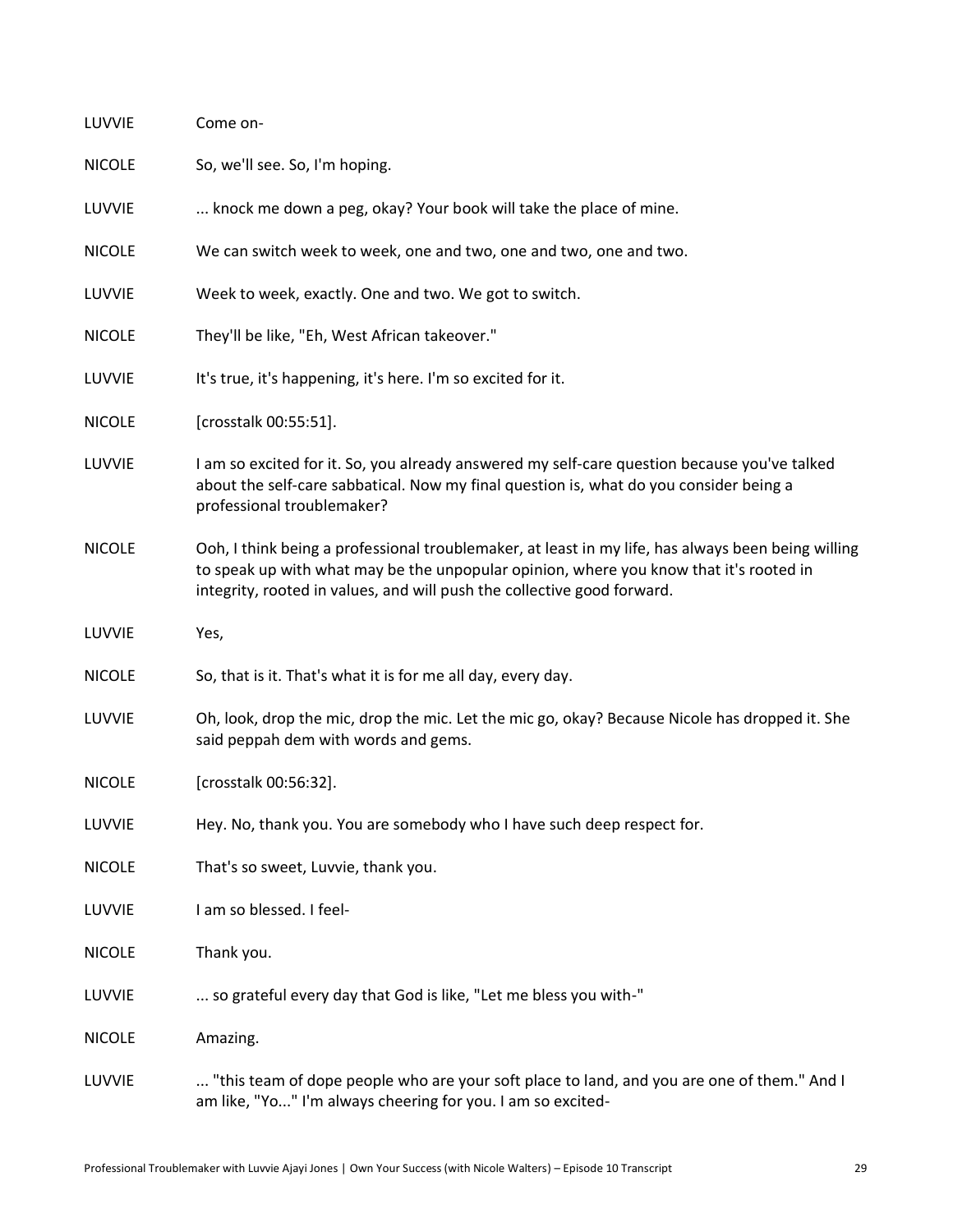| <b>NICOLE</b> | I'm in your corner, you know it. Whatever you need, I'm always here for you. So, thank you for<br>having me on here. Because it's a big week for both of us, so look at God, right? |
|---------------|-------------------------------------------------------------------------------------------------------------------------------------------------------------------------------------|
| LUVVIE        | Yes.                                                                                                                                                                                |
| <b>NICOLE</b> | And I'm just grateful to stand in this moment with you.                                                                                                                             |
| LUVVIE        | Look at God.                                                                                                                                                                        |
| <b>NICOLE</b> | So, thank you.                                                                                                                                                                      |
| LUVVIE        | I love you, boo, more to come                                                                                                                                                       |
|               |                                                                                                                                                                                     |

That conversation got me all the way together. "Not all money is good money, and not all money is God money." Come on, Nicole! Be proud of your no because your no is going to be your biggest protector. Going for Crockpot success instead of microwave minutes when it comes to how we show up in this world. You know we create transcripts for every single episode of this podcast, and you're going to want to download this one just to get all the quotes.

The big jaw dropping moment for me was hearing Nicole's experience with [#ShareTheMicNow.](https://www.instagram.com/sharethemicnow/) Like I said – I haven't fully processed that entire experience yet, and hearing about Nicole's willingness to push through her fear and step up to that mic Hilarie shared with her and what that has led to?! Look at God, y'all! There are bigger things in store than we can ever imagine for ourselves and we cannot choose to stay small because of fear! Look at what could have been missed? If you take anything away from this episode, let it be this – remember Nicole's story and remember what the outcome can be when you have the courage to say yes. It can change everything.

Be sure to follow Nicole on social media. She's **[@nicolewalters](https://www.instagram.com/nicolewalters/)** everywhere and be sure to check out ["She's the Boss"](https://www.usanetwork.com/shes-the-boss) on USA Network.

Much love to Chicago Recording Company, who I've been partnering with from the start of this podcast and they've been such a huge help putting my recordings from home together and making the sound on point.

Thank you for tuning in to another episode of the Professional Troublemaker podcast. If you loved what you heard, make sure you're subscribed to Professional Troublemaker in your podcast platform of choice. And share it with people. Let them know it is dope.

Also, order my namesake book, **[PROFESSIONAL TROUBLEMAKER: The Fear-Fighter Manual](http://professionaltroublemakerbook.com/)** anywhere that you buy books. I especially love when you buy it from independent bookstores. So go to [ProfessionalTroublemakerBook.com](http://professionaltroublemakerbook.com/) for more. Because this book is game changing, and I'd say that even if I wasn't the one who wrote it.